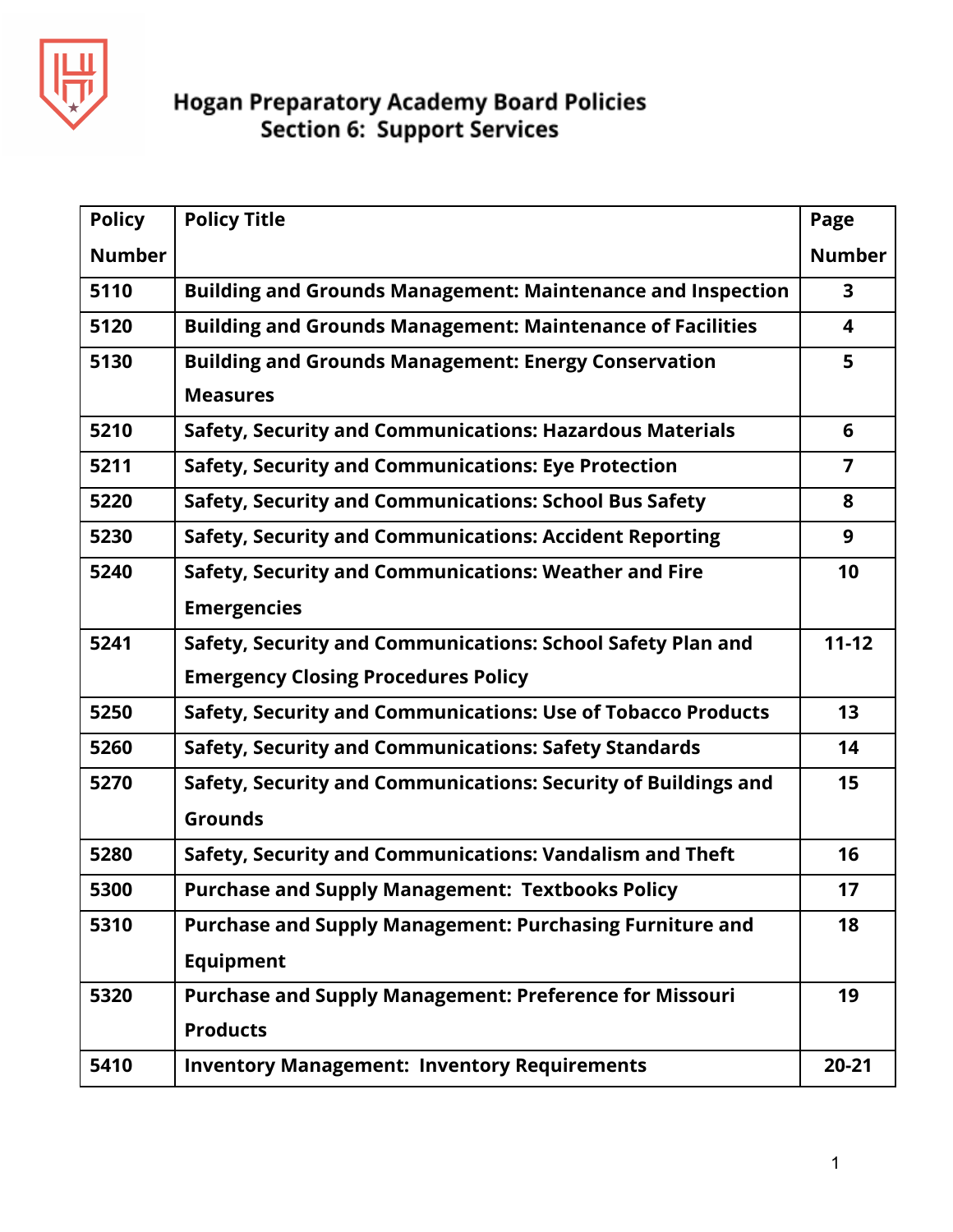

| <b>Policy</b> | <b>Policy Title</b>                                           | Page          |
|---------------|---------------------------------------------------------------|---------------|
| <b>Number</b> |                                                               | <b>Number</b> |
| 5420          | <b>Inventory Management: Maintenance and Control of</b>       | 22            |
|               | <b>Instructional Materials</b>                                |               |
| 5440          | <b>Inventory Management: Equipment on Loan</b>                | 23            |
| 5510          | <b>Food Service Program: Food Service Management</b>          | 24            |
| 5520          | Food Service Program: Uniform Policy for Free & Reduced-Price | 25            |
|               | <b>Meals</b>                                                  |               |
| 5530          | <b>Food Service Program: Competitive Food Sales</b>           | 26            |
| 5540          | <b>Food Service Program: Food Safety</b>                      | 27            |
| 5600          | <b>Transportation: Contracted Transportation Services</b>     | 28            |
| 5610          | <b>Transportation: School Bus Drivers</b>                     | 29            |
| 5620          | <b>Transportation: Student Transportation Services</b>        | 30-31         |
| 5640          | <b>Transportation: Bus Inspections</b>                        | 32            |
| 5660          | <b>Transportation: Field Trips</b>                            | 33            |
| 5661          | Transportation: Field Trip Transportation in Authorized       | 34            |
|               | <b>Vehicles/Common Carriers</b>                               |               |
| 5670          | <b>Transportation: Use of School Buses</b>                    | 35            |
| 5710          | <b>Data Governance</b>                                        | 36            |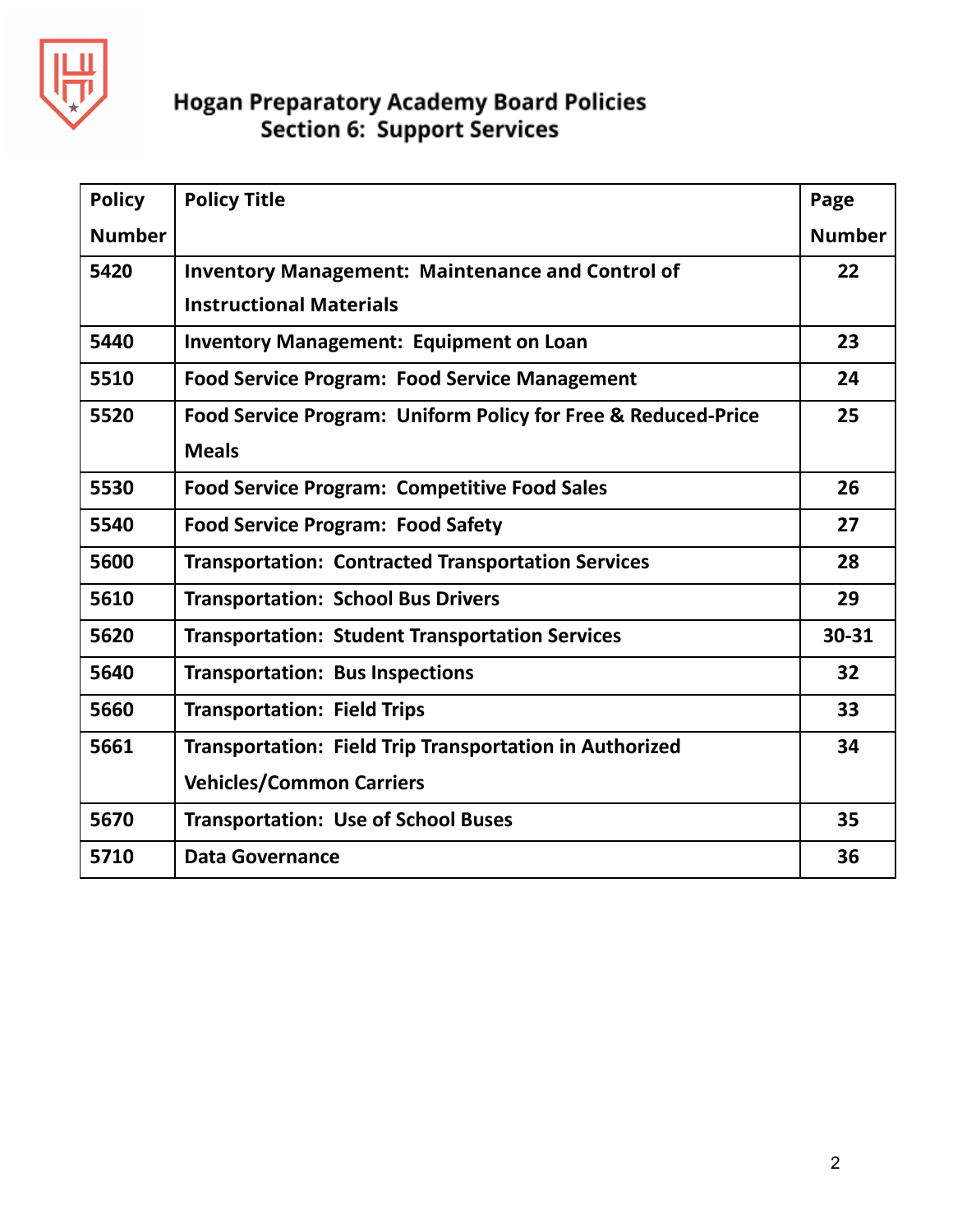

## **POLICY 5110 – BUILDING AND GROUNDS MANAGEMENT: MAINTENANCE AND INSPECTION**

*(Last approved: 02/24/2020)*

The Board recognizes the tremendous investment in Hogan Prep's facilities, buildings, grounds and equipment. It is acknowledged that normal deterioration from natural elements and ordinary use will occur. However, with proper care and attention the rate of deterioration can be reduced and repair and replacement costs held within reasonable limits. Therefore, the Board believes that a proper program of preventive maintenance is a requirement for efficient and economic building operation.

Hogan Prep shall survey and assess the exposure of friable asbestos in all buildings. A written report shall be filed with appropriate state agencies, and will be available for public review in the Superintendent's office. The report shall be filed as required by law. Hogan Prep shall take all steps necessary to comply with the Asbestos Hazard Emergency Response Act, as described in regulations of the Environmental Protection Agency.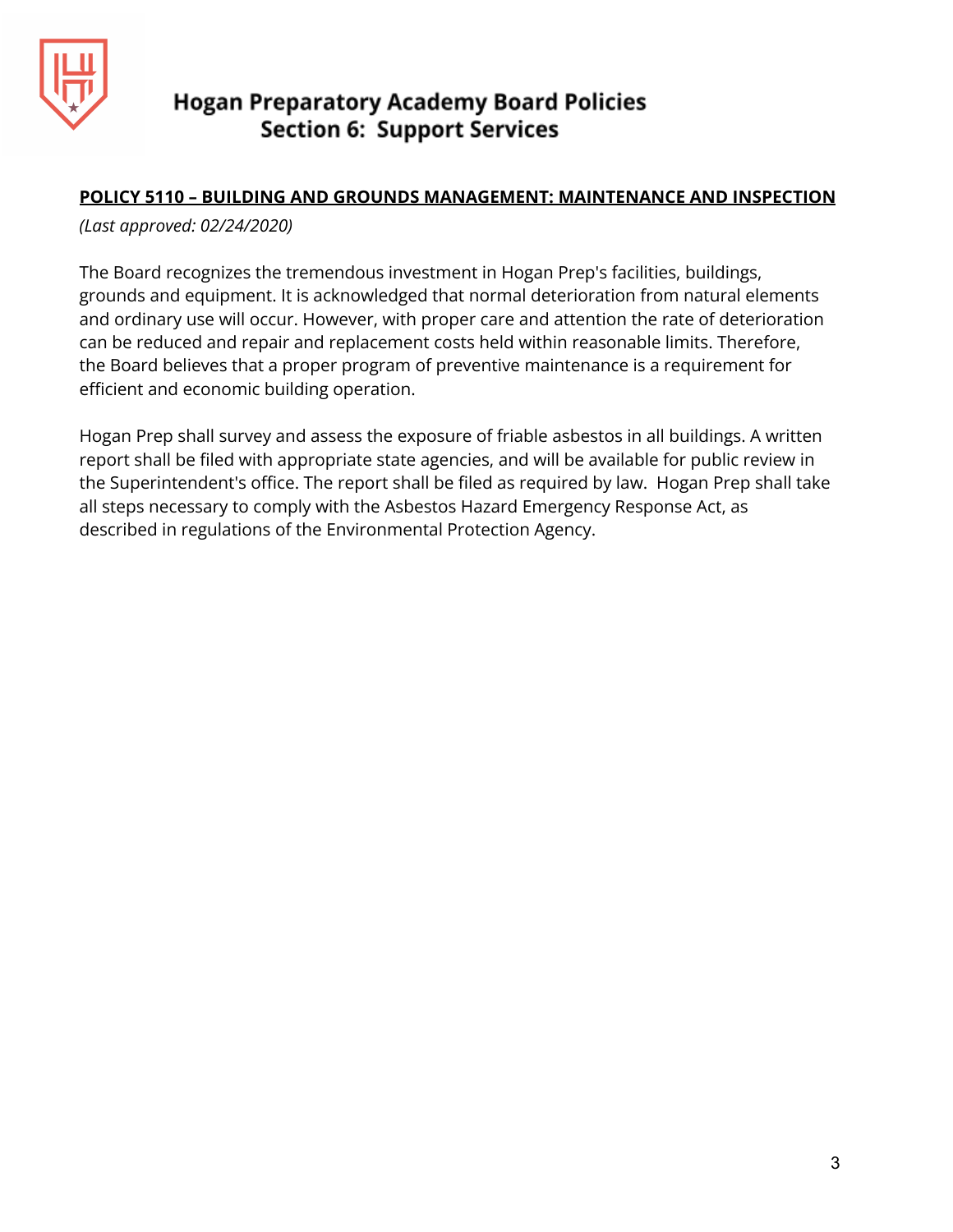

## **POLICY 5120 – BUILDING AND GROUNDS MANAGEMENT: MAINTENANCE OF FACILITIES**

*(Last approved: 02/24/2020)*

A maintenance department shall be provided to perform general building maintenance tasks and a custodial department shall be provided to perform routine cleaning tasks. These services may be outsourced. The maintenance and custodial personnel shall be under the supervision of a maintenance/custodial supervisor; however, supervision shall also be provided by the building principal.

Capital outlay work for new and existing buildings shall normally be done through a general contractor. Hogan employees may be used when the use of a general contractor is not feasible.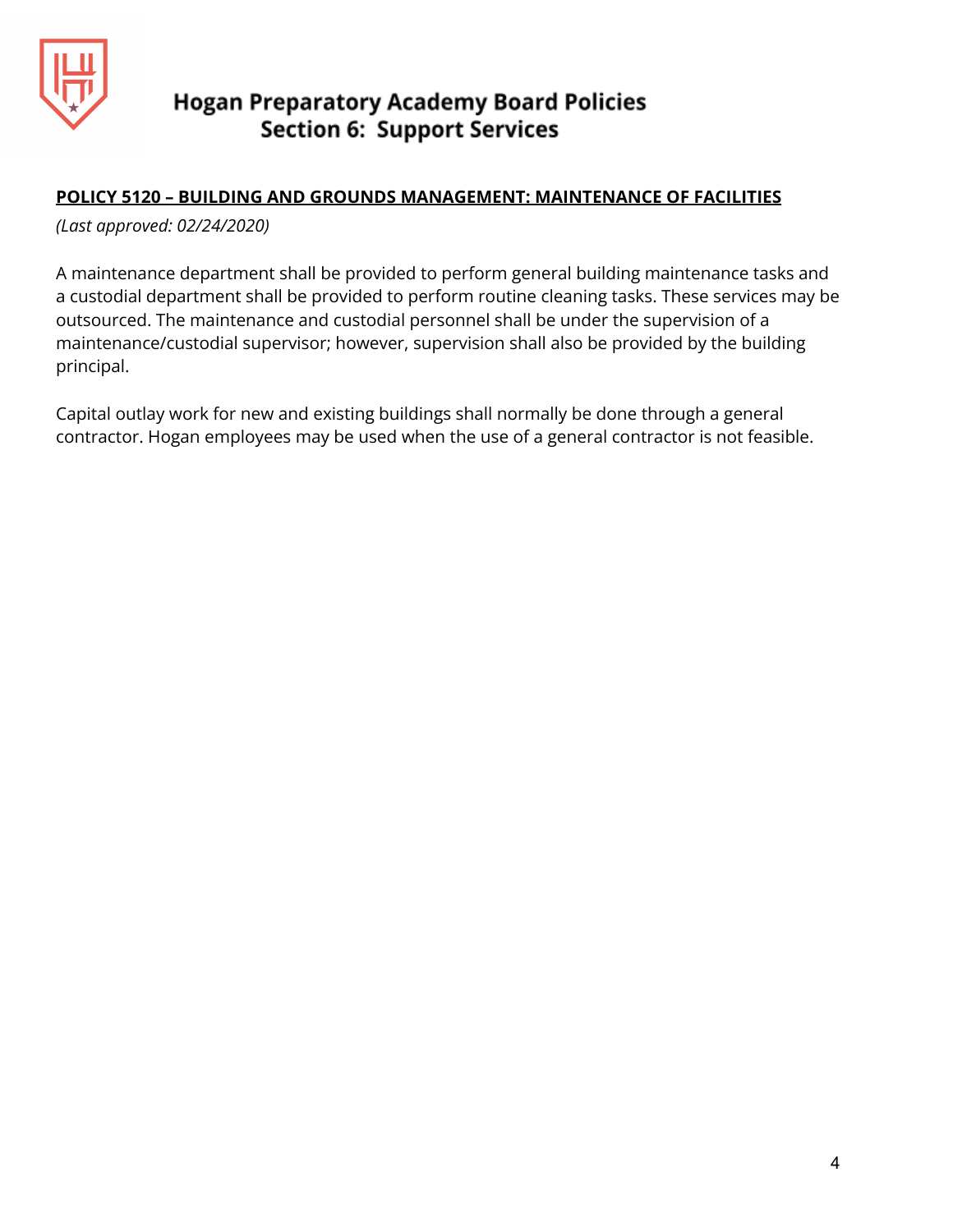

## **POLICY 5130 – BUILDING AND GROUNDS MANAGEMENT: ENERGY CONSERVATION MEASURES**

*(Last approved: 02/24/2020)*

In the interest of sound control of Hogan Prep financial resources and in general ecological management, the Board directs that the Administration develop procedures for utilities use that will best meet the need of conservative utilization of these resources.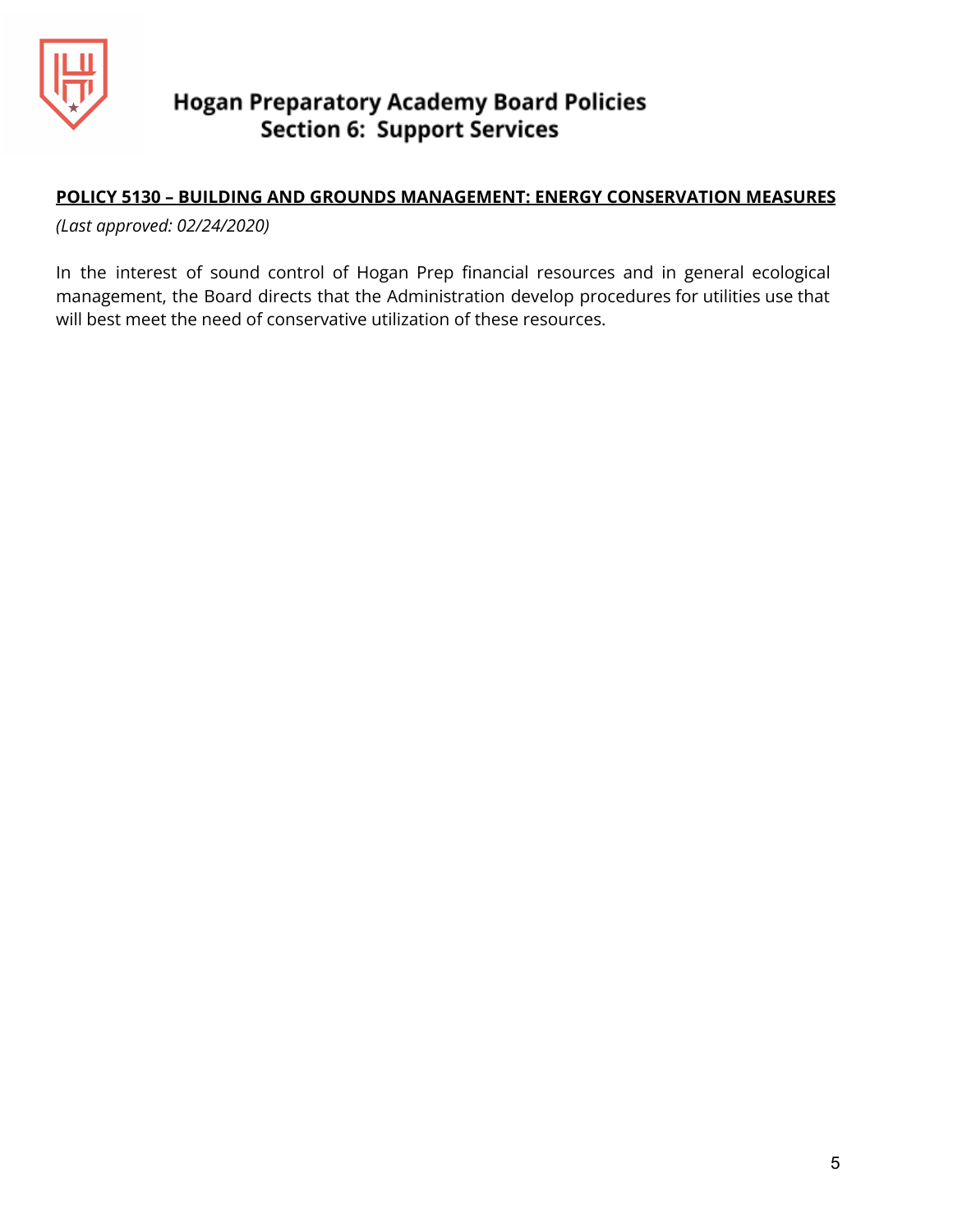

# **POLICY 5210 – SAFETY, SECURITY AND COMMUNICATIONS: HAZARDOUS MATERIALS**

*(Last approved: 02/24/2020)*

Hogan Prep will develop and implement written procedures for the purchase, use, storage and disposal of substances designated as hazardous by local, state and federal authorities.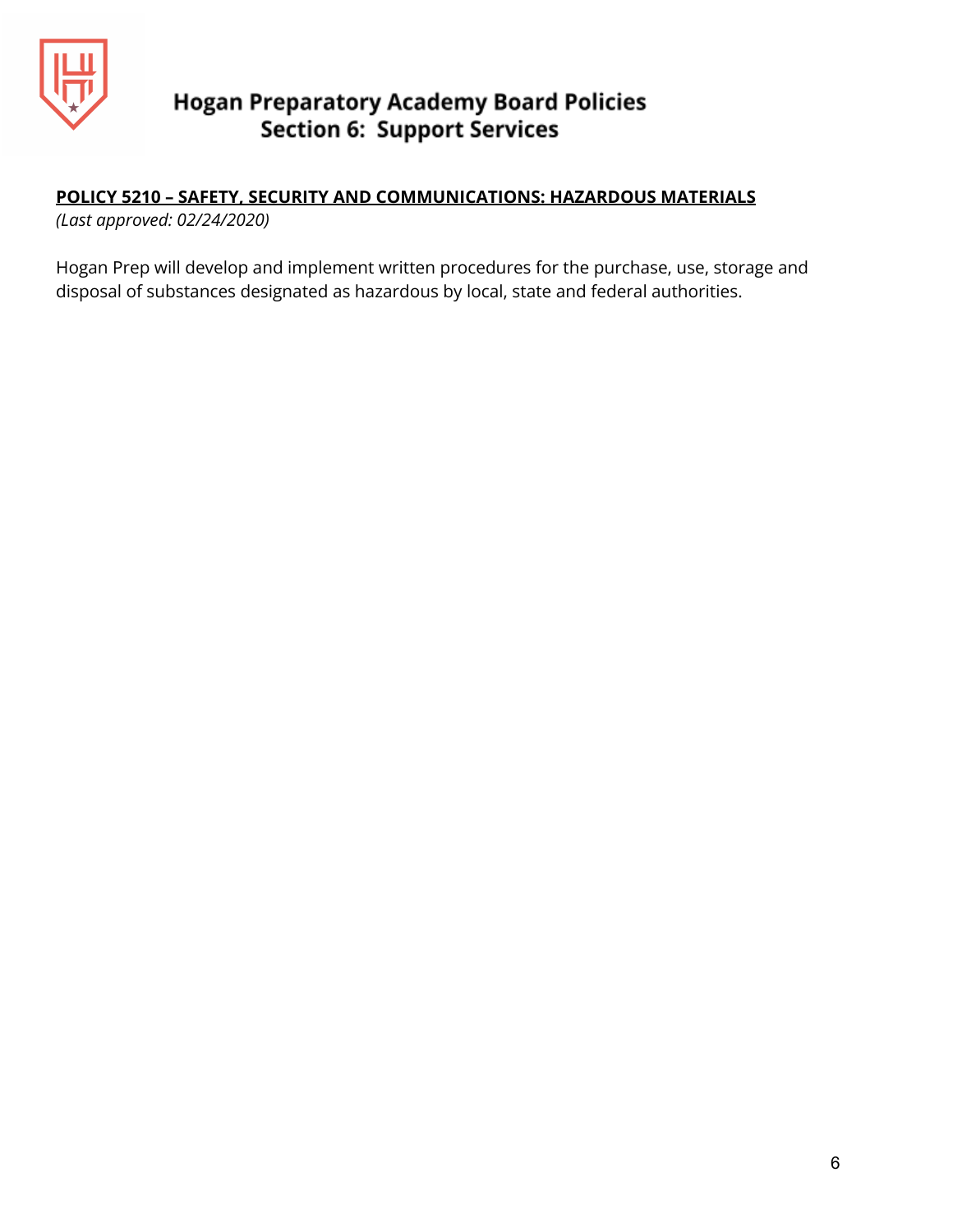

## **POLICY 5211 – SAFETY, SECURITY AND COMMUNICATIONS: EYE PROTECTION**

## *(Last approved: 9/27/21)*

The Governing Board of Hogan Preparatory Academy adopts the following policy effective on that date that the policy is adopted by the Board.

Every student, teacher, and visitor is required to wear an industrial quality eye protective device when participating in or observing any of the following:

- 1. Vocational, technical, industrial arts, chemical, or chemical-physical shops or laboratories involving exposure to the following: Hot molten metals, or other molten materials; milling, sawing, turning, shaping, cutting, grinding or stamping of any solid materials; heat treatment, tempering, or kiln firing of any metal or other materials; gas or electric arc welding, or other forms of welding processes; repair or servicing of any vehicle; caustic or explosive materials;
- 2. Chemical, physical, or combined chemical-physical laboratories involving caustic or explosive materials, hot liquids or solids, injurious radiations or other hazards not enumerated.

"Industrial eye protective devices" means devices meeting the standards of the American National Standard Practice for Occupational and Educational Eye and Face Protection, Z87.1-1968, and subsequent revisions thereof, approved by the American National Standards Institute, inc.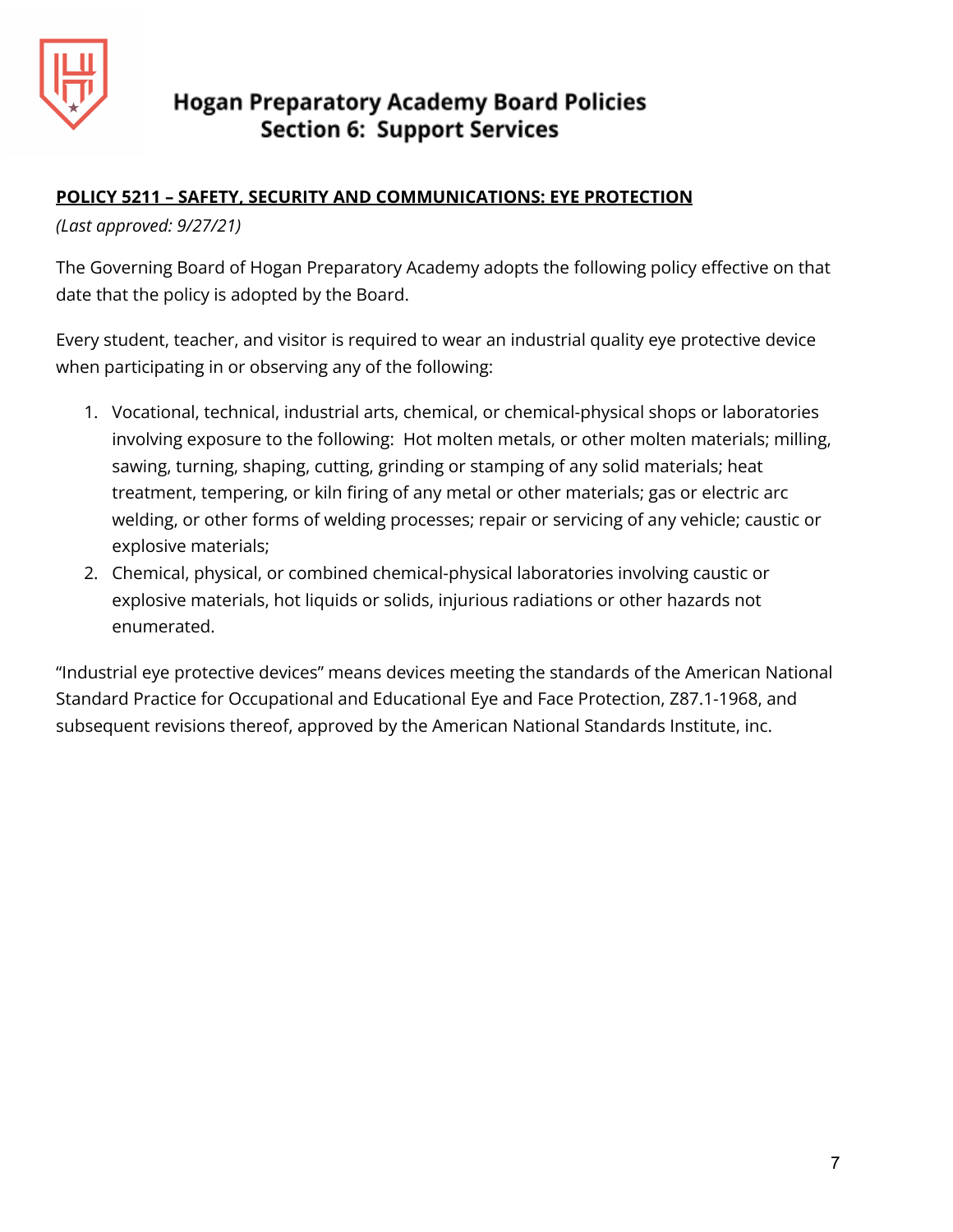

## **POLICY 5220 – SAFETY, SECURITY AND COMMUNICATIONS: SCHOOL BUS SAFETY**

*(Last approved: 02/24/2020)*

Safe transportation of students shall be the paramount obligation of the transportation staff. All procedures and rules developed by the administration shall be governed by this requirement. State and local laws pertaining to the operation of buses and vehicles used to transport students will be observed by drivers, students and staff.

The Administration will develop regulations for students to be included in Policy and Regulation 2610 - Behavioral Expectations. These rules and regulations will be published annually in student handbooks to be distributed to students and parents/guardians. Students will receive instruction for the safe loading, riding, unloading and emergency evacuation procedures.

Hogan Prep officials will file criminal charges of trespass against any person who unlawfully enters a Hogan Prep school bus where entry is not approved by Board policy or where the individual does not have written approval of the Board.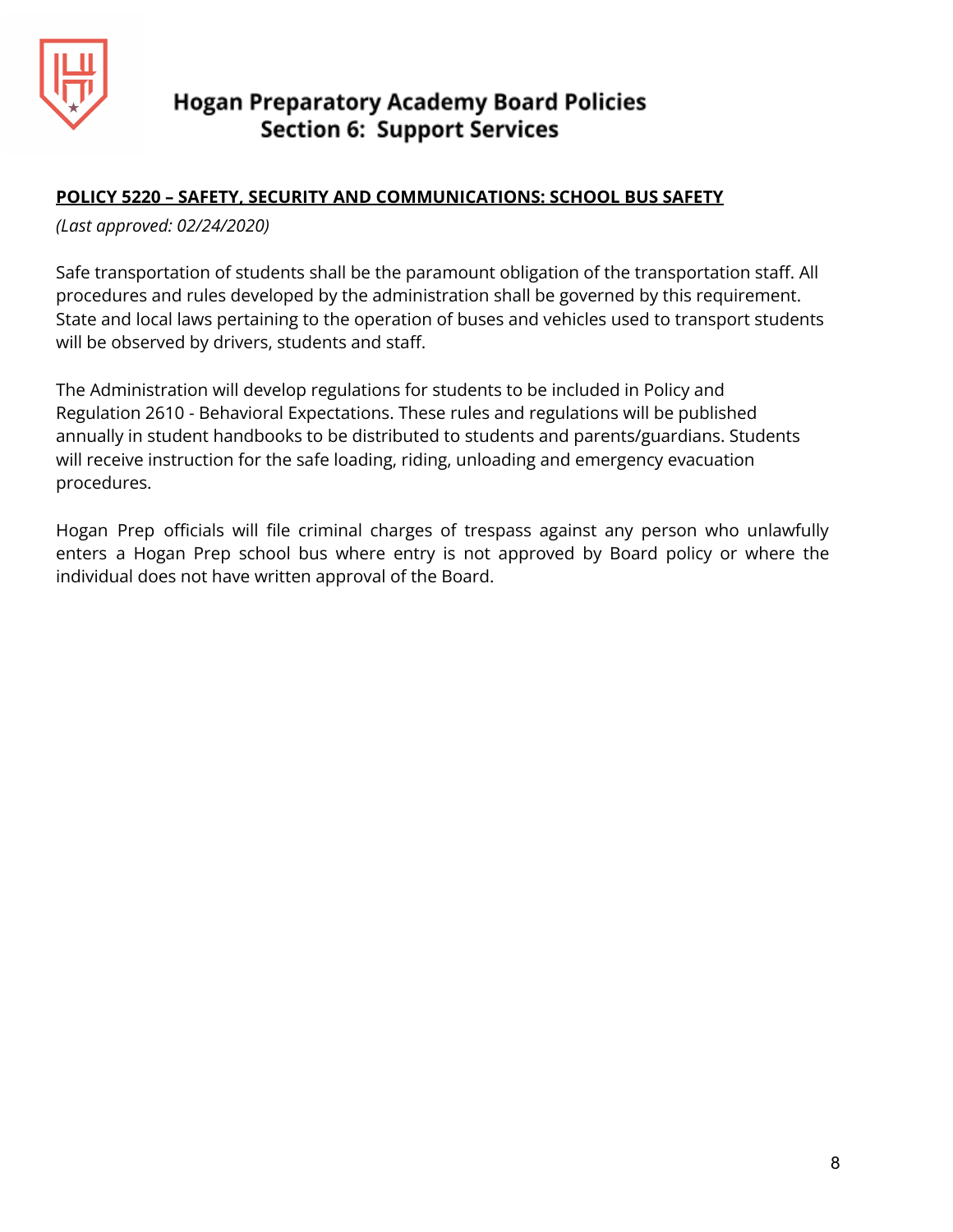

## **POLICY 5230 – SAFETY, SECURITY AND COMMUNICATIONS: ACCIDENT REPORTING**

*(Last approved: 02/24/2020)*

In order that proper measures may be taken to avoid recurrence of accidents, written reports will be prepared on all accidents occurring on school premises or at a school-sponsored activity.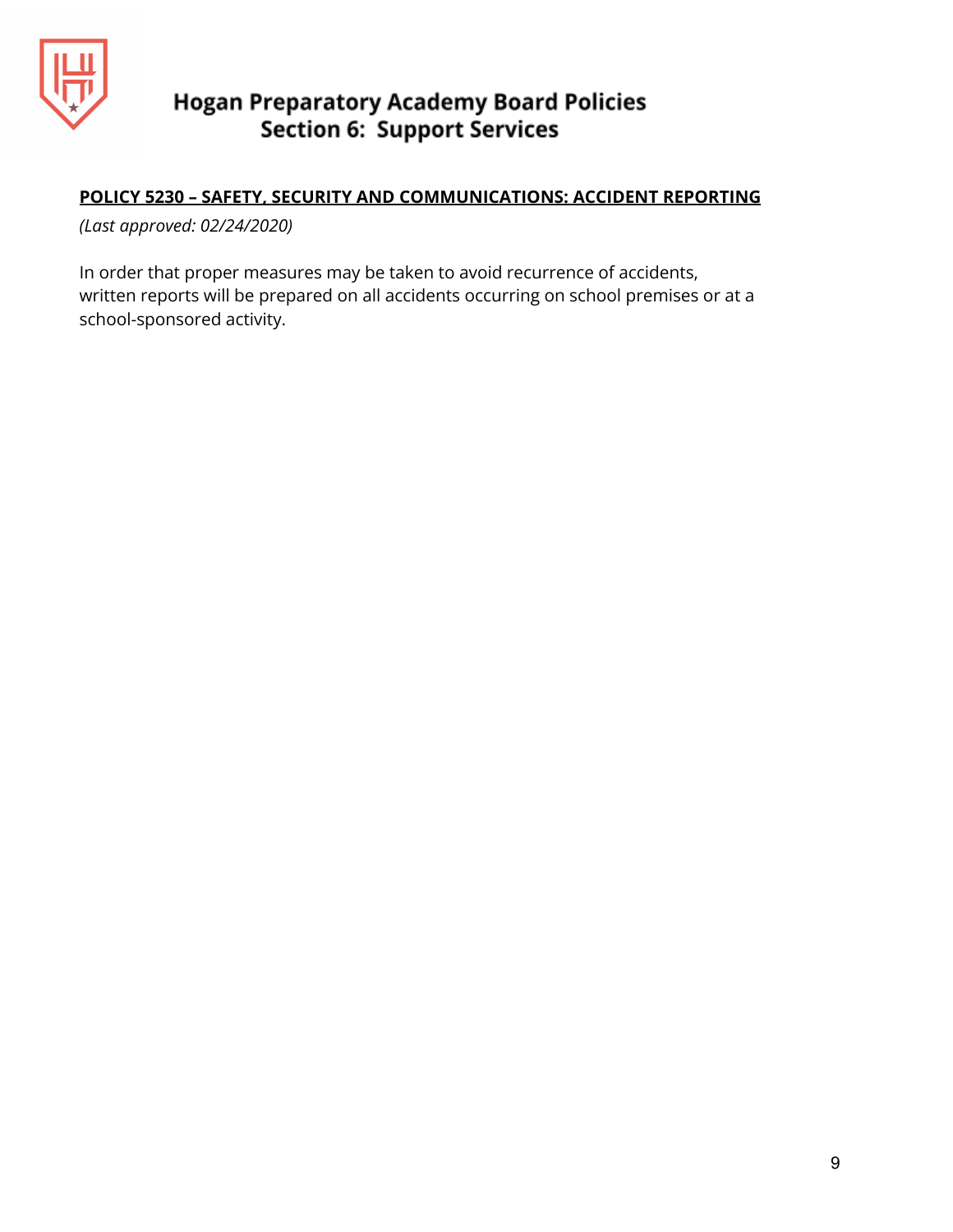

## **POLICY 5240 – SAFETY, SECURITY AND COMMUNICATIONS: WEATHER AND FIRE**

## **EMERGENCIES**

*(Last approved: 02/24/2020)*

At the direction of the Superintendent of Schools, the principal will determine areas in each building which are best suited for the protection of students during civil defense emergencies, including adverse weather conditions. School will not be dismissed in the case of a civil defense alert or tornado warning.

It shall also be the duty of the Superintendent of Schools to provide for fire inspections on an announced and unannounced basis in each building. The Superintendent is responsible for remedying unsafe conditions reported by local fire marshals acting in their official capacities.

The principal will assume responsibility for preparing a fire drill and emergency exit plan for each building. The plan will permit students to leave the building safely and quickly. Fire drills will be held the first full week of school and quarterly thereafter.

Hogan Prep may adopt emergency plans for the use of its resources during natural disasters or other community emergencies. These resources may include food assistance through the use of federal commodity foods, and the use of school buildings and buses.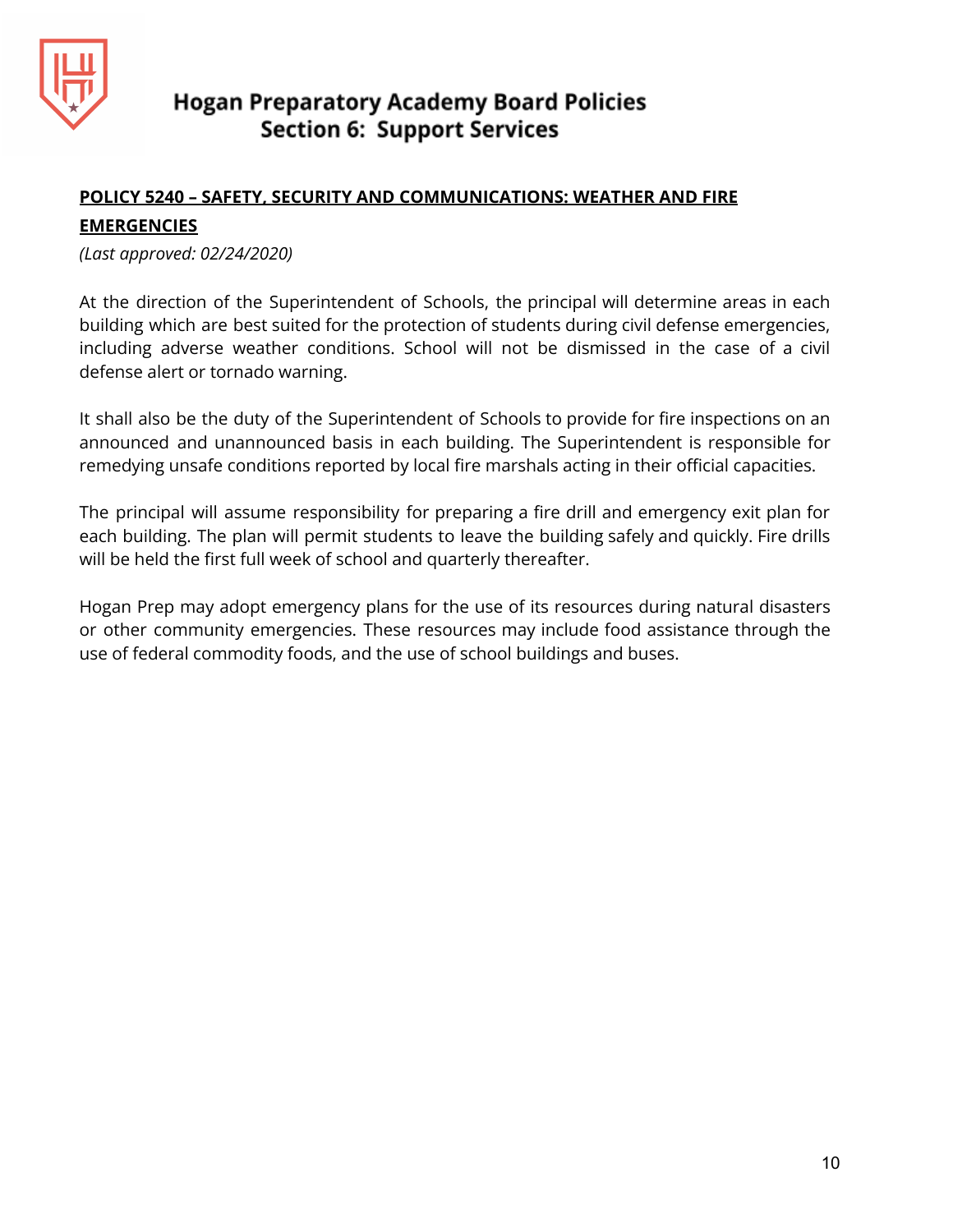

## **POLICY 5241 – SAFETY, SECURITY AND COMMUNICATIONS: SCHOOL SAFETY PLAN & EMERGENCY CLOSING PROCEDURES POLICY**

*(Last approved: 9/27/21)*

The Board of Hogan Preparatory Academy adopts the following policy effective on the date that the policy is adopted by the Board.

SECTION 1. School Safety Plan

The School will cooperate fully with local emergency management preparedness authorities to develop and implement an emergency management preparedness program addressing man-made and natural disasters.

SECTION 2. Emergency Suspension of School Operations or Activities

2.1 Hogan Preparatory Academy will typically follow school closures set by the Kansas City Public School System.

2.2 The Governing Board further authorizes the Superintendent or his/her designee to suspend school operations or activities in the event of abnormal conditions, hazardous weather, or other emergencies that threaten the safety, welfare, or health of students or employees and to take whatever measures he/she deems necessary to protect students and staff.

2.3 The Superintendent or his/her designee shall establish orderly procedures to assure that appropriate communications with students, staff, and other stakeholders are maintained before, during and after the abnormal conditions potentially or actually causing suspension of school operations or activities. At a minimum, instruction on obtaining information pertaining to suspension of school operations and activities for students, staff, and other stakeholders shall be published in the student and staff handbooks.

2.4 School activities, including but not limited to extracurricular events, activities, clubs, competitions, and athletic events, held before or after the official school day, shall not be held if normal school operations have been suspended on the same day. The Superintendent or his/her designee shall communicate with students and parents in a timely manner regarding the cancellation of these activities.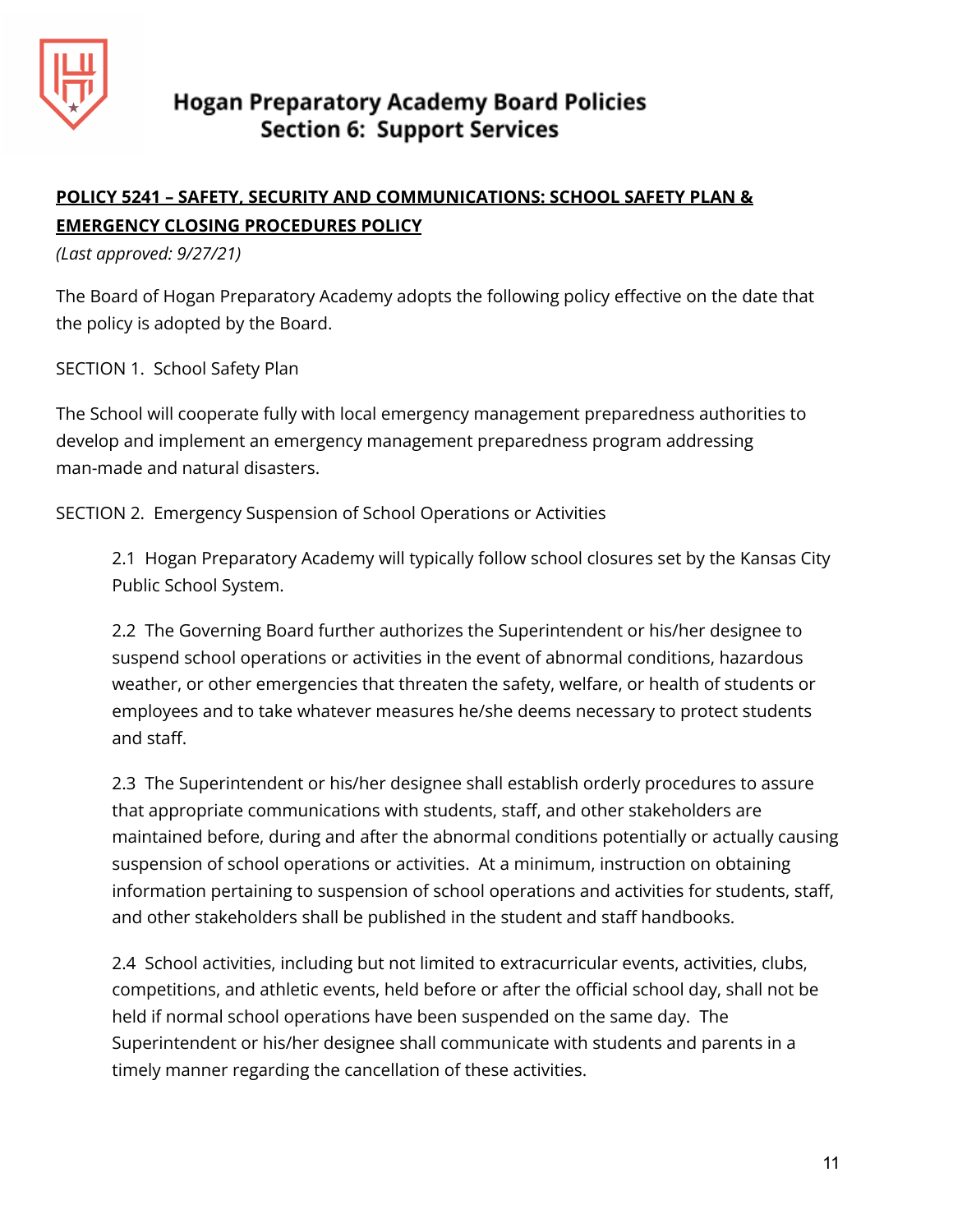

2.5 At the Superintendent's discretion, school activities as described in Section 2.4, may be canceled even after a completed school day if conditions exist to warrant such suspension. The Superintendent or his/her designee shall communicate with students and parents in a timely manner regarding the cancellation of these activities.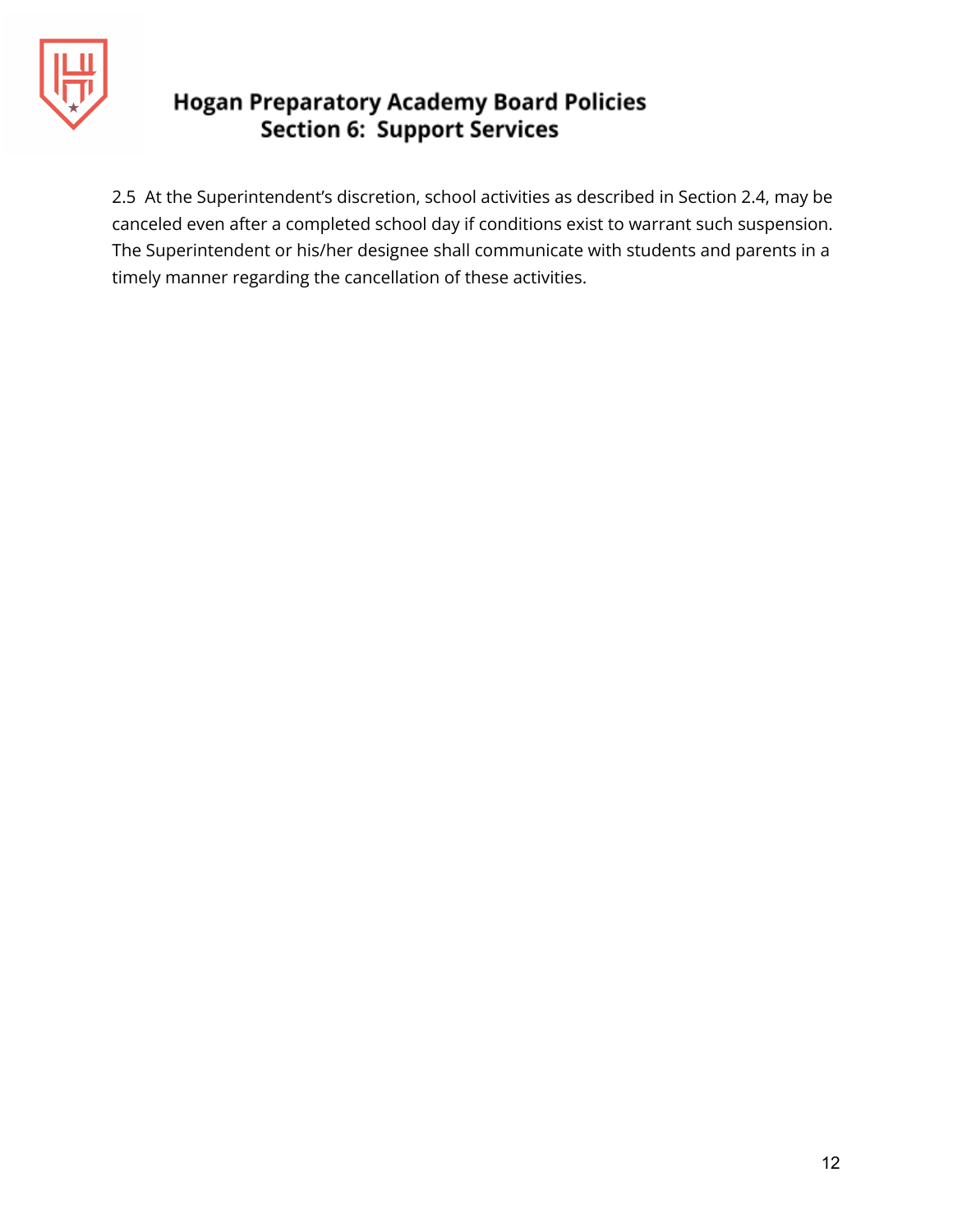

## **POLICY 5250 – SAFETY, SECURITY AND COMMUNICATIONS: USE OF TOBACCO PRODUCTS**

*(Last approved: 02/24/2020)*

The Board recognizes that the use of tobacco products represents a health and safety hazard. Similarly, the use of substances appearing to be tobacco products, including, but not limited to, e-cigarettes, creates an environment where tobacco products are endorsed. Therefore, the use of tobacco products and substances appearing to be tobacco products shall be prohibited in all Hogan Prep buildings, grounds and vehicles. This Policy applies to all employees, students and patrons attending school-sponsored activities and meetings.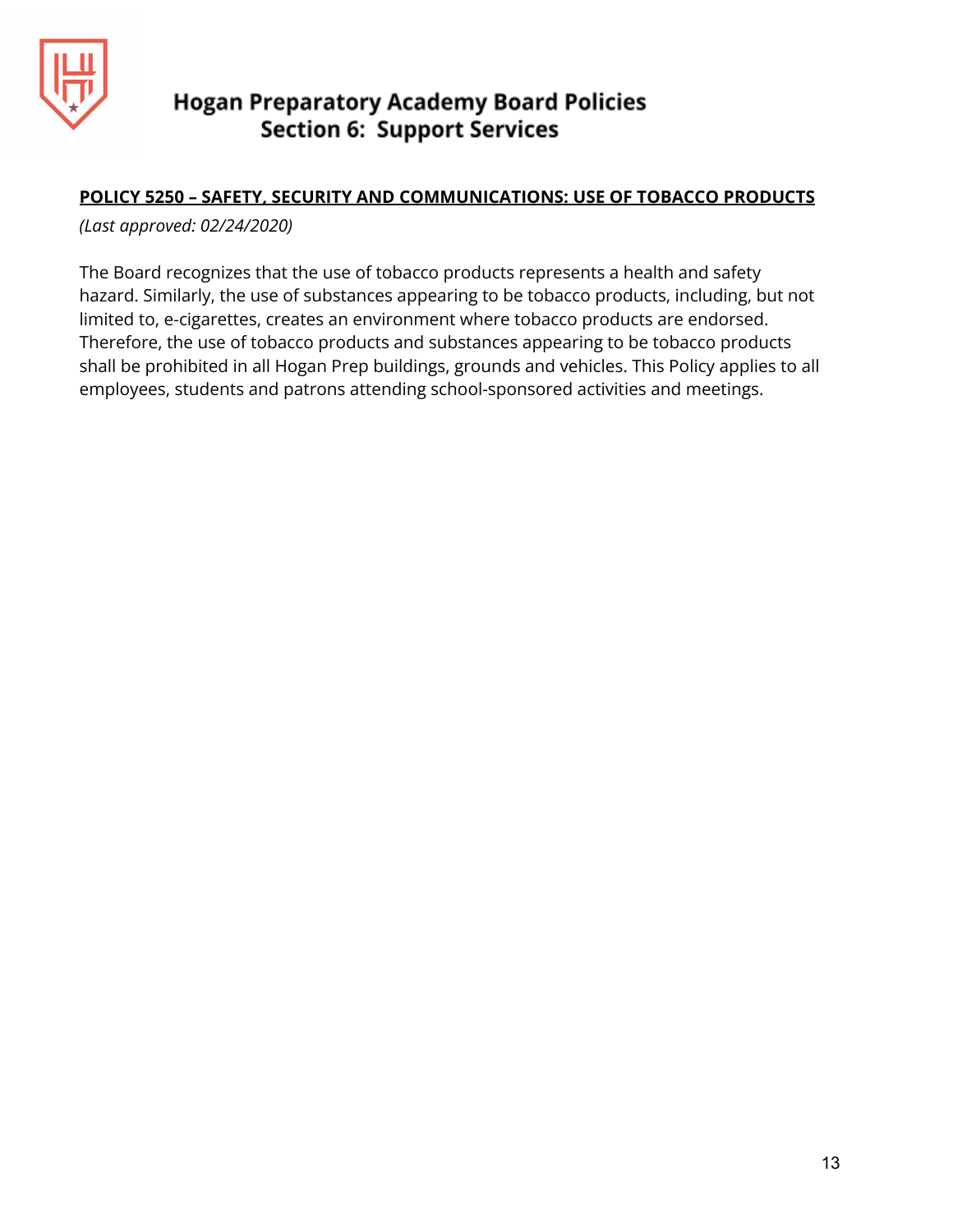

## **POLICY 5260 – SAFETY, SECURITY AND COMMUNICATIONS: SAFETY STANDARDS**

*(Last approved: 02/24/2020)*

The Board directs the Superintendent to ensure that the administration and management of all Hogan Prep operations be in compliance with local laws and regulations pertaining to student and staff safety and state and federal laws and standards regarding occupational safety and health. At various times Hogan Prep supervisors will issue specific safety standards and will provide ongoing directives, oral and written, to maximize employee and student safety. Failure to comply with such safety directives will be considered serious misconduct and will result in disciplinary action up to and including dismissal.

## **Safety Requirements**

In order to promote safety and to reduce the occurrence of injuries to the employee; to the employee's colleagues, students and visitors to our schools, the following requirements are mandated by the Board. These requirements are not intended to be exclusive, but to be illustrative for measures required to promote safety. Moreover, these requirements are in addition to all relevant requirements of federal and state law, as well as, Board policy. Employees will be required to review, sign and return this policy on an annual basis. These requirements are:

- 1. All accidents are to be reported, in writing, to your supervisor on the date they occur.
- 2. All unsafe conditions are to be reported to your supervisor immediately.
- 3. No running or horseplay is permitted.
- 4. The use of alcohol or non-prescribed drugs during work hours is strictly prohibited.
- 5. The use of prescribed drugs is permitted subject to the limitations imposed by the prescribing physician.
- 6. Standing on chairs, desks, boxes, or any object other than a ladder or step stool is prohibited.
- 7. When using chemicals, all appropriate safety equipment must be used. If the appropriate safety equipment is not available, the absence of same should be reported to your supervisor immediately.
- 8. If your duties require you to drive, the use of a seatbelt is mandatory. The use of a cell phone for phone calls or texting is prohibited in a moving vehicle.
- 9. The use of employer provided safety devices is mandatory.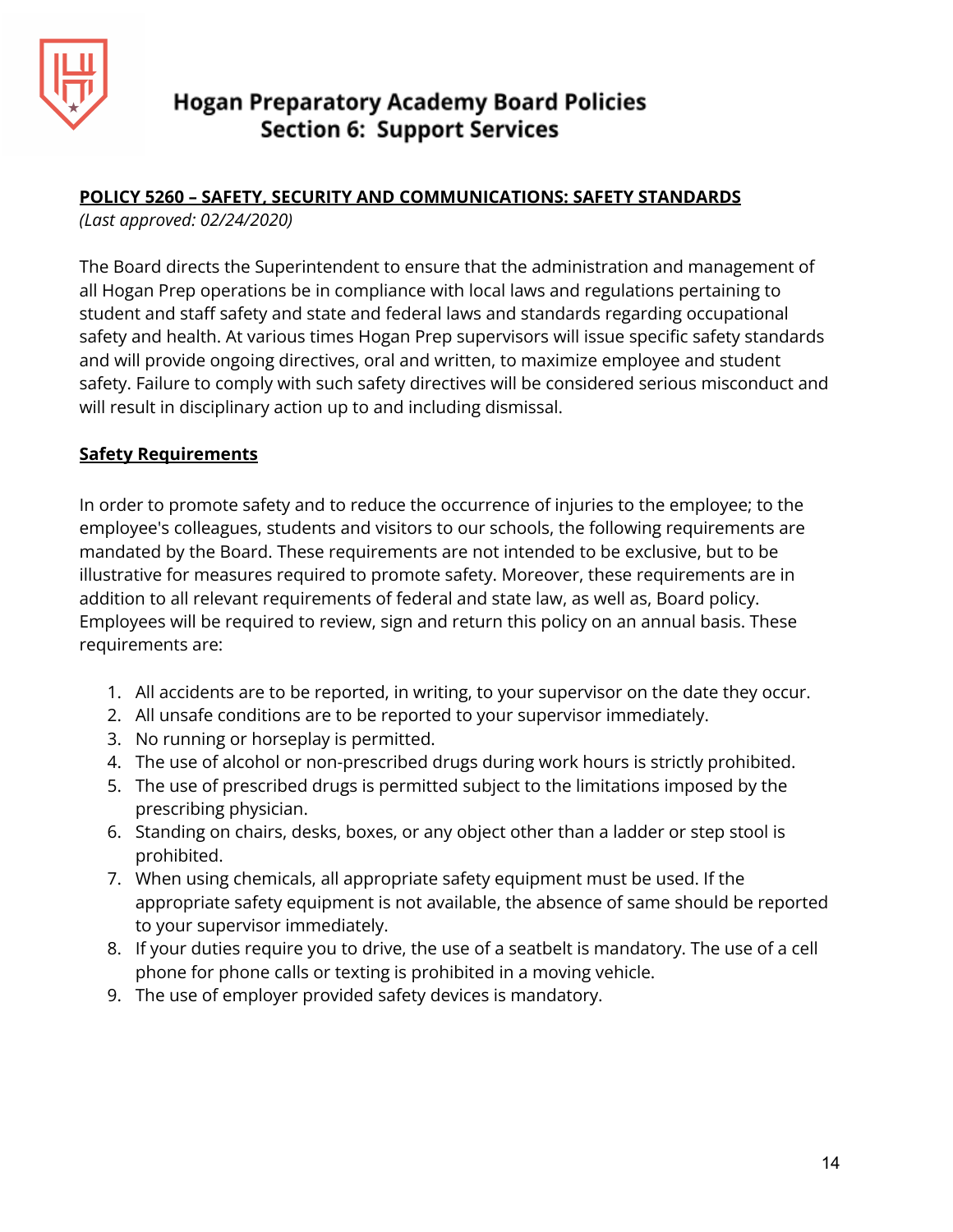

## **POLICY 5270 – SAFETY, SECURITY AND COMMUNICATIONS: SECURITY OF BUILDINGS AND GROUNDS**

*(Last approved: 02/24/2020)*

Hogan Prep will cooperate fully with local emergency management preparedness authorities to develop and implement an emergency management preparedness program address man-made and natural disasters.

The administration will develop procedures to ensure that school facilities are safeguarded against criminal acts and negligent use. All Hogan Prep employees are responsible for the care and proper use of Hogan Prep property. Maintenance personnel are responsible for the care, repair and annual maintenance of equipment and facilities. After school access to Hogan Prep facilities is limited to authorized individuals and groups.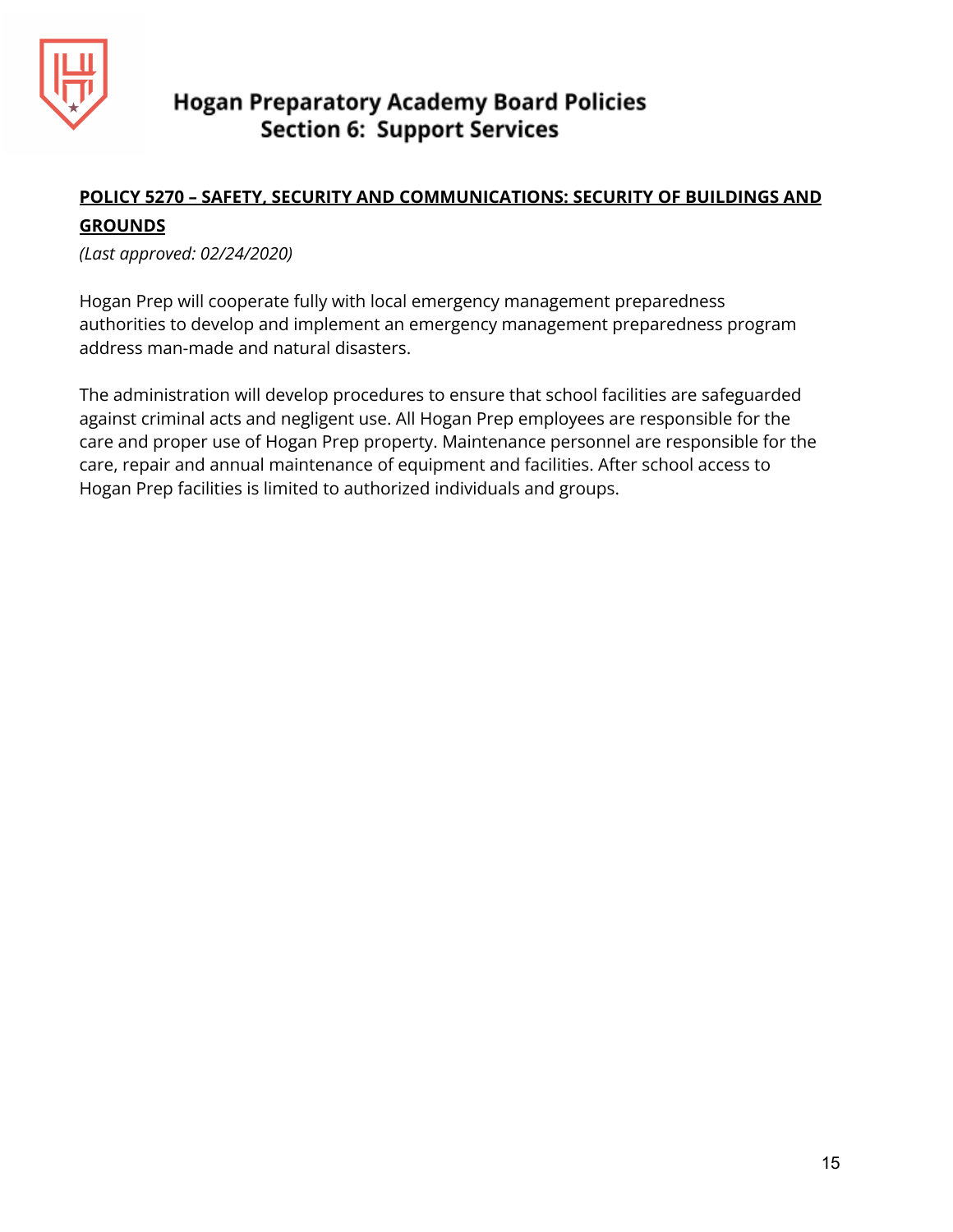

## **POLICY 5280 – SAFETY, SECURITY AND COMMUNICATIONS: VANDALISM AND THEFT**

*(Last approved: 02/24/2020)*

The administration will take appropriate actions to punish individuals determined to have vandalized Hogan Prep property. Such actions include, but are not limited to school disciplinary action, restitution and criminal and civil charges.

Incident reports are to be sent to the Superintendent/designee by the building administrator no later than the day following an incident. A telephone call to the Superintendent/designee is to be made on the day of discovery as soon as practical.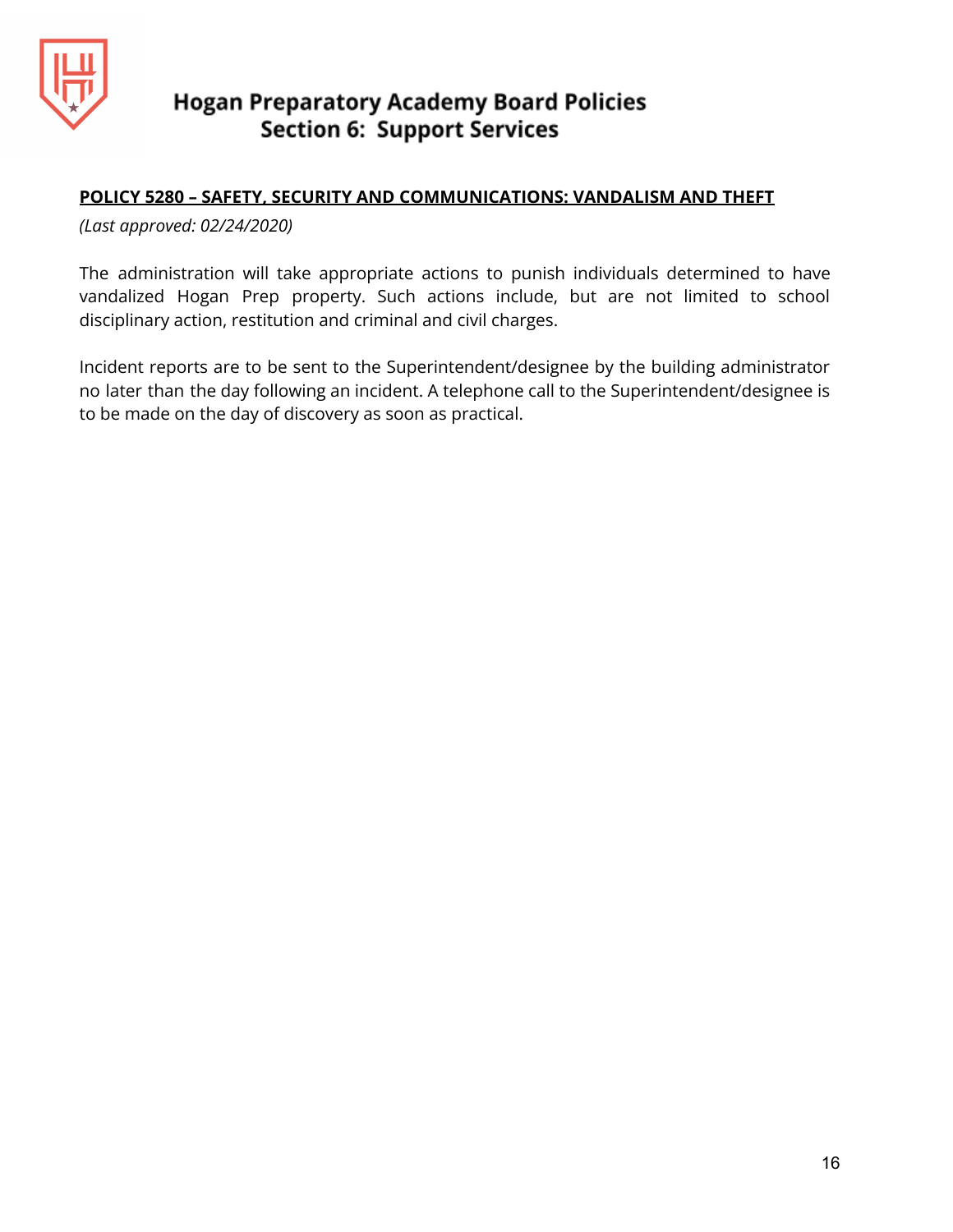

## **POLICY 5300 – PURCHASING AND SUPPLY MANAGEMENT: TEXTBOOKS POLICY**

*(Last approved: 9/27/21)*

The Governing Board of Hogan Preparatory Academy adopts the following policy effective on that date that the policy is adopted by the Board.

SECTION 1.

The term "textbook" means workbooks, manuals, or other books, whether bound or in loose-leaf form, intended for use as a principal source of study material for a given class or group of students, a copy of which is expected to be available for the individual use of each pupil in such class or group.

## SECTION 2.

The school shall purchase and loan free all textbooks for all children who are enrolled in grades kindergarten through twelve, and may purchase textbooks and instructional materials for prekindergarten students.

## SECTION 3.

Only textbooks filed with the state board of education shall be purchased and loaned under this section. No textbooks shall be purchased or loaned under this section to be used in any form of religious instruction or worship.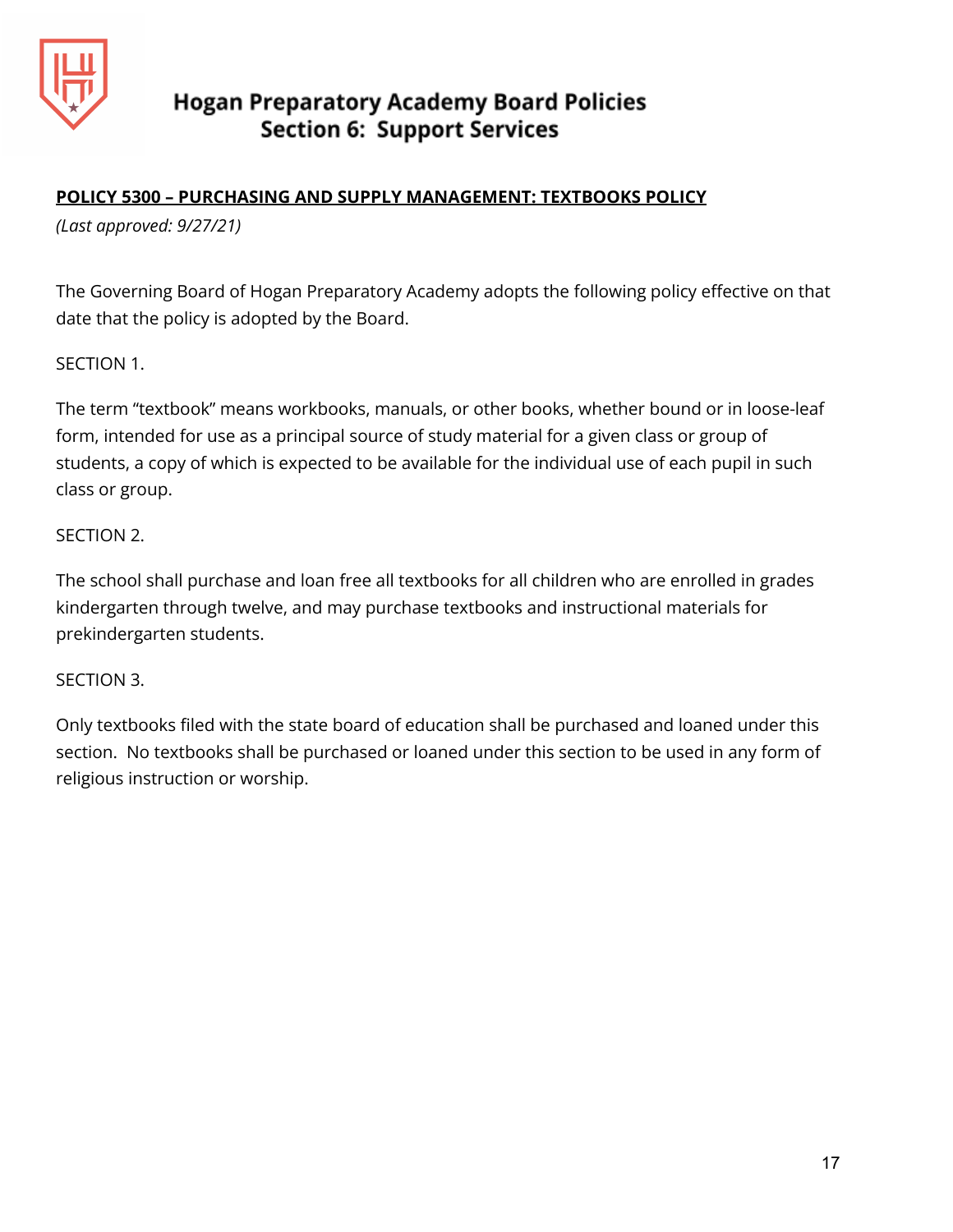

## **POLICY 5310 – PURCHASING AND SUPPLY MANAGEMENT: PURCHASING FURNITURE AND EQUIPMENT**

*(Last approved: 02/24/2020)*

The Superintendent/designee shall develop a standardized furniture and equipment list for each type of Hogan Prep facility. Furniture or equipment needed in addition to the standardized list requires specific approval of the Superintendent/designee prior to bidding or purchase.

Furniture and equipment shall be purchased in accordance with the policies governing bidding requirements and purchasing procedures of the Board.

The Board may purchase apparatus, equipment and furnishings for its schools and operations by entering into lease/purchase agreements with vendors. Any agreement which may result in Hogan Prep ownership of the leased object must contain a provision which allows Hogan Prep an option to terminate the agreement on at least an annual basis without penalty.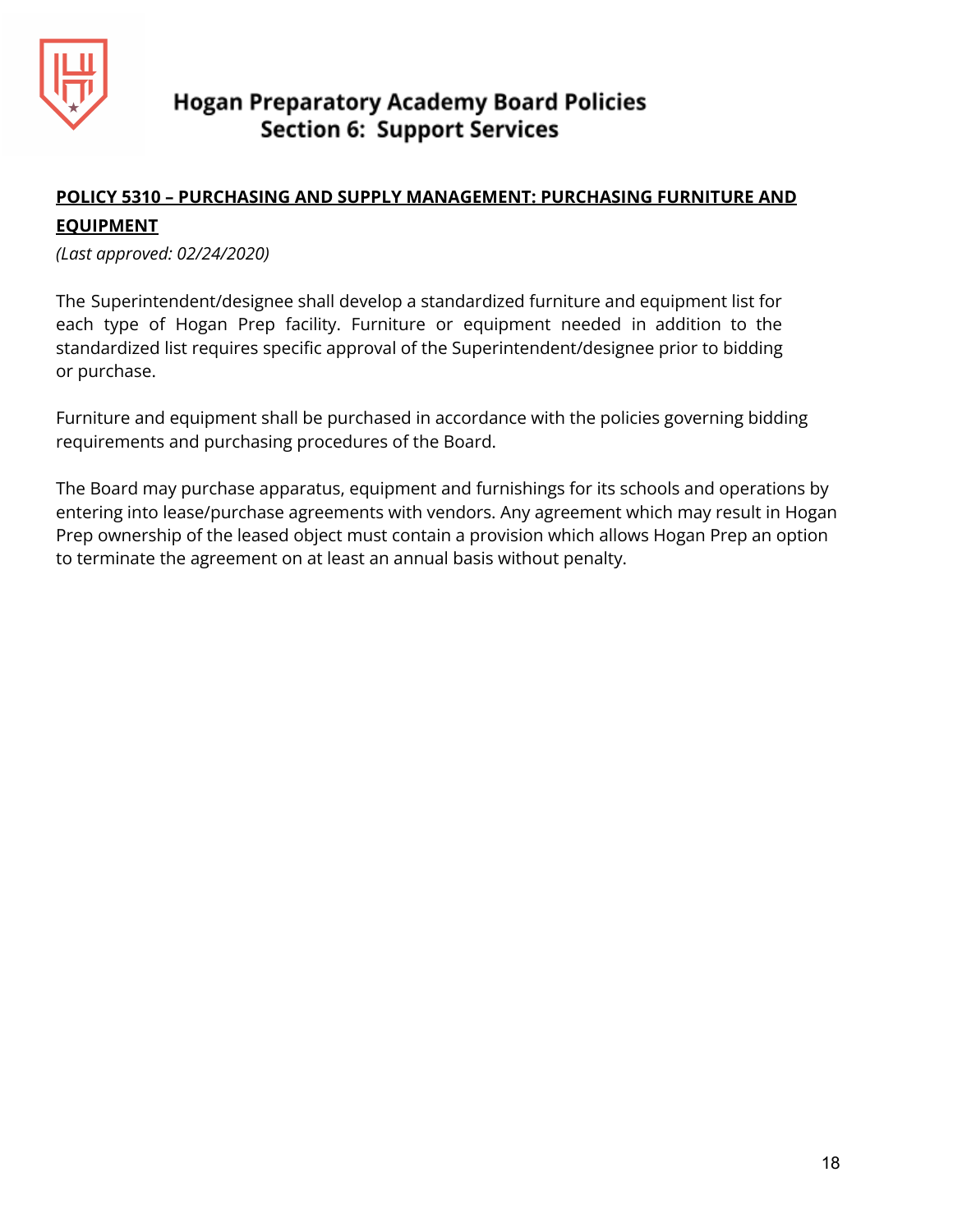

## **POLICY 5320 – PURCHASING AND SUPPLY MANAGEMENT: PREFERENCE FOR MISSOURI PRODUCTS**

*(Last approved: 02/24/2020)*

Preference will be given to making Hogan Prep purchases to all commodities manufactured, mined, produced, or grown within the state and to all firms, corporations, or individuals doing business as Missouri firms, corporations, or individuals when quality and price are approximately the same.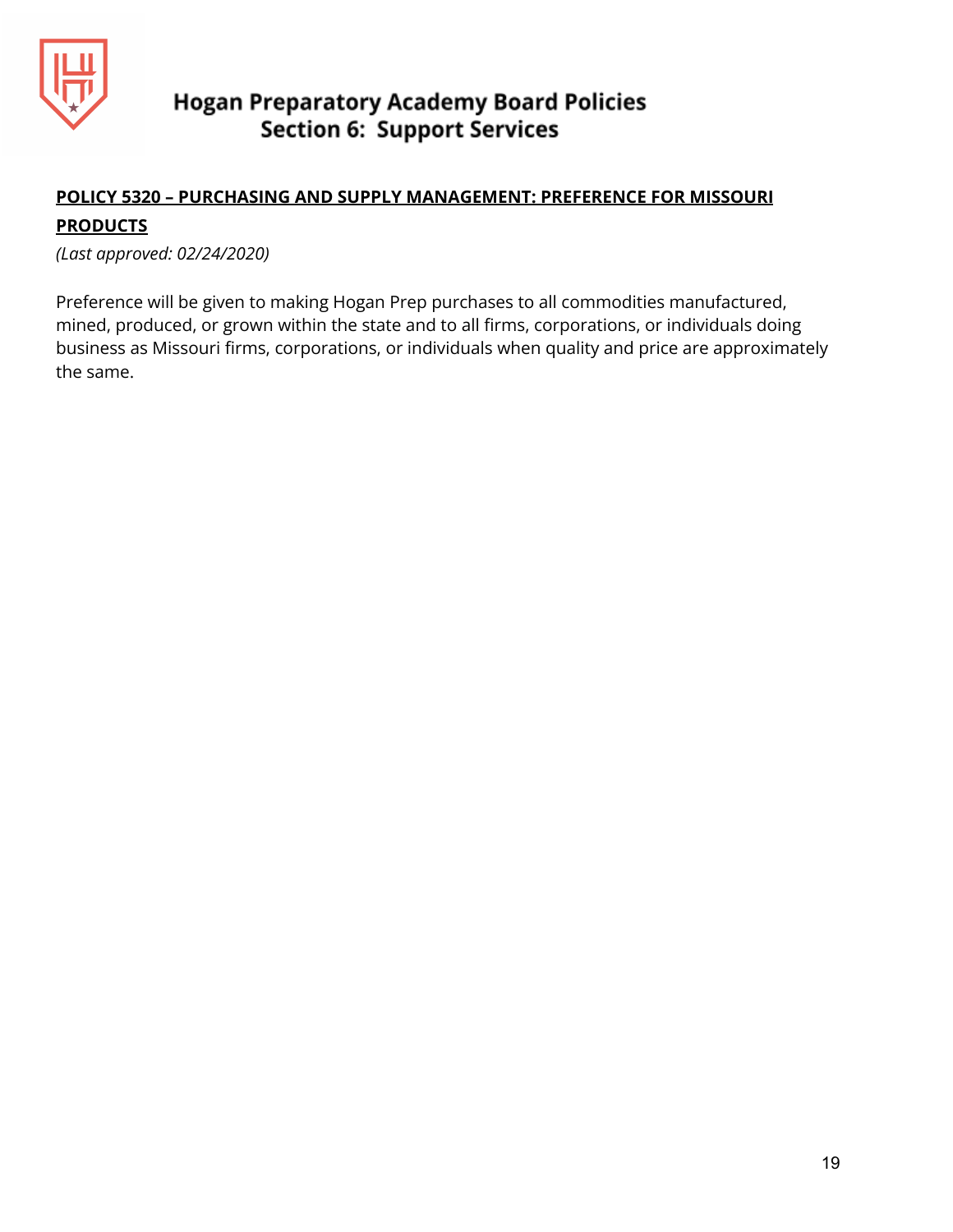

## **POLICY 5410 – INVENTORY MANAGEMENT: INVENTORY REQUIREMENTS**

*(Last approved: 02/24/2020)*

#### **Annual Inventory**

The Board shall require a physical count of all stock supply and equipment items at least once each year. This inventory total shall be recorded on Hogan Prep's accounts.

This is done to provide:

- 1. Complete local property information for ready reference.
- 2. Information for insurance purposes.
- 3. Audit needs to determine capital worth.
- 4. Accountability of the physical property of Hogan Prep.

The building principal is responsible for the inventory. The person responsible for the room and its contents should take the inventory.

"Physical Property" for inventory purposes is defined as that property other than the building and built-in facilities such as bookcases, wall lockers and toilets. "Physical Property" includes such items as desks, chairs, computers, audio-visual equipment, and physical education equipment even though attached to the building (i.e., stage curtains, auditorium seating, clocks and public address systems). "Physical Property" meets all the following criteria:

- 1. Retains its original shape and appearance with use.
- 2. Is nonexpendable (more feasible to repair than replace).
- 3. Represents an investment of money which makes it advisable to capitalize the item.
- 4. Does not lose its identity through incorporation into a different or more complex unit.

"Physical Property" does not include supplies, textbooks, reference books, material, chalk and erasers, picture frames, cutlery, glassware, etc. Supply items which are not included are those which meet one or more of the following conditions:

- 1. Loses its original shape or appearance
- 2. Expendable (more feasible to replace than repair)
- 3. Inexpensive item with value less than \$250.00.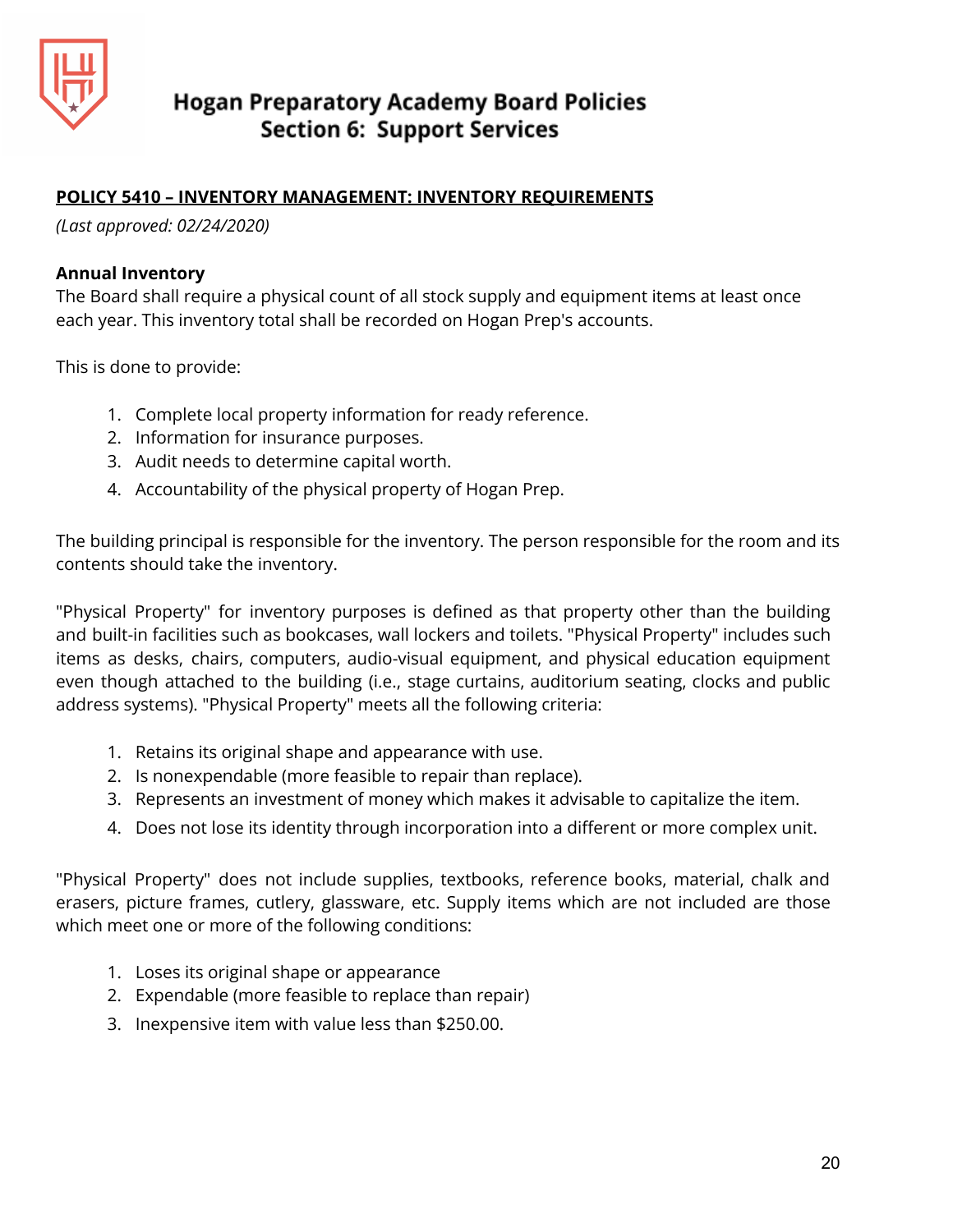

## **Equipment Inventory**

Inventory documentation includes:

- 1. Description
- 2. Serial/ID number
- 3. Finding source
- 4. Federal Award Identification Number (FAIN) where applicable
- 5. Title holder, if applicable
- 6. Acquisition date
- 7. Cost
- 8. Percentage of Federal participation, if any
- 9. Location
- 10. Use and Condition
- 11. Disposition, if applicable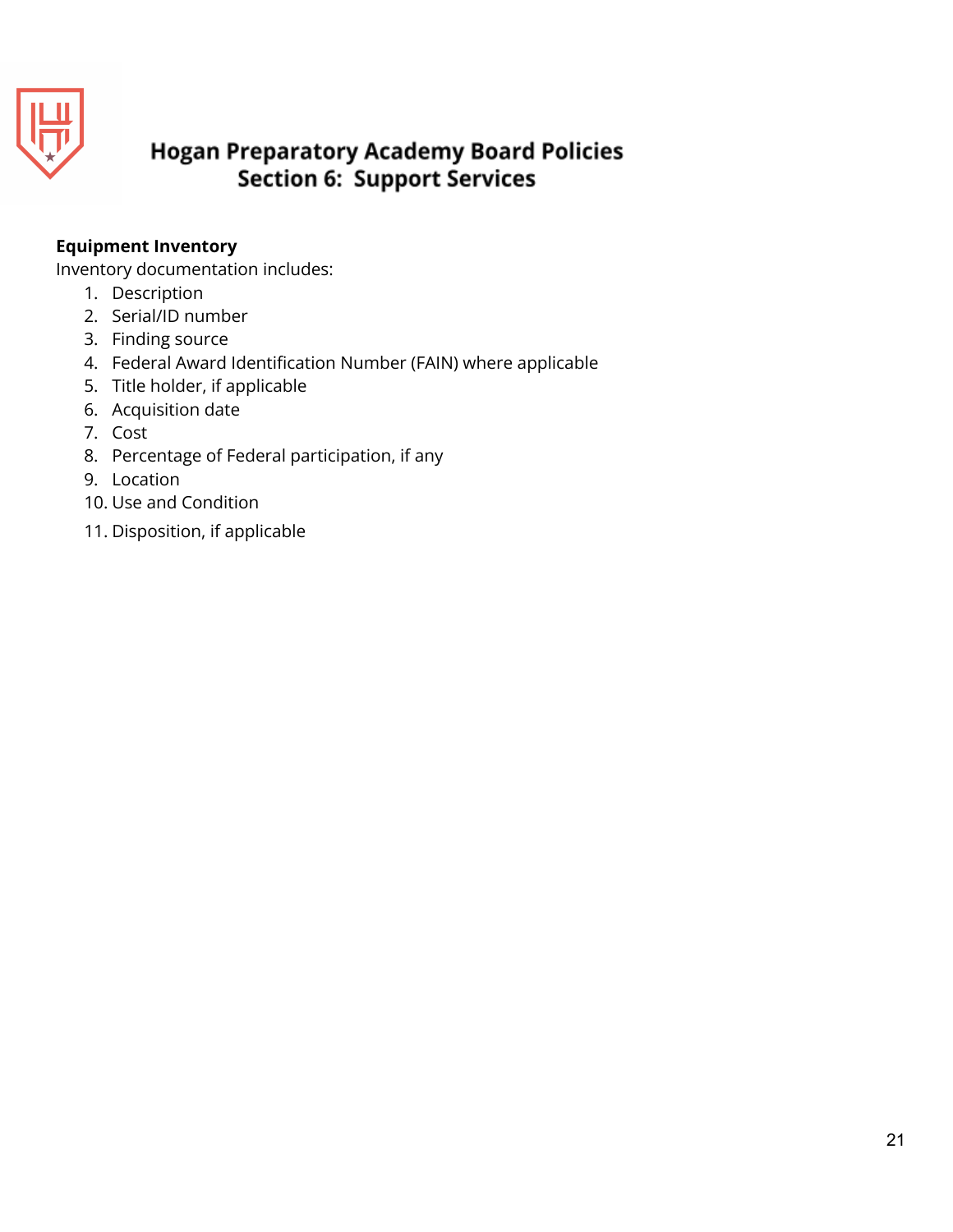

## **POLICY 5420 – INVENTORY MANAGEMENT: MAINTENANCE AND CONTROL OF**

## **INSTRUCTIONAL MATERIALS**

*(Last approved: 02/24/2020)*

All Hogan Prep instructional materials and equipment, including media materials and equipment, will be classified and catalogued. All textbooks purchased by Hogan Prep are school property and will bear identification of School ownership. Obsolete materials and worn out equipment will be replaced on a regular basis.

Textbooks will be made available to all students in sufficient quantity and at appropriate levels, enabling teachers to meet both the planned curriculum sequence and the special instructional needs of the students.

Principals are responsible for textbooks assigned to teachers, and for instituting an inventory of all books at the end of the school year. Each teacher shall keep an accurate record of books issued to students. Students will be held responsible for the proper care of all schoolbooks, supplies, apparatus and furniture supplied to them by the Board. Any student who defaces or damages school property shall be required to pay for all damages. Any student who loses school property shall be required to pay for its replacement.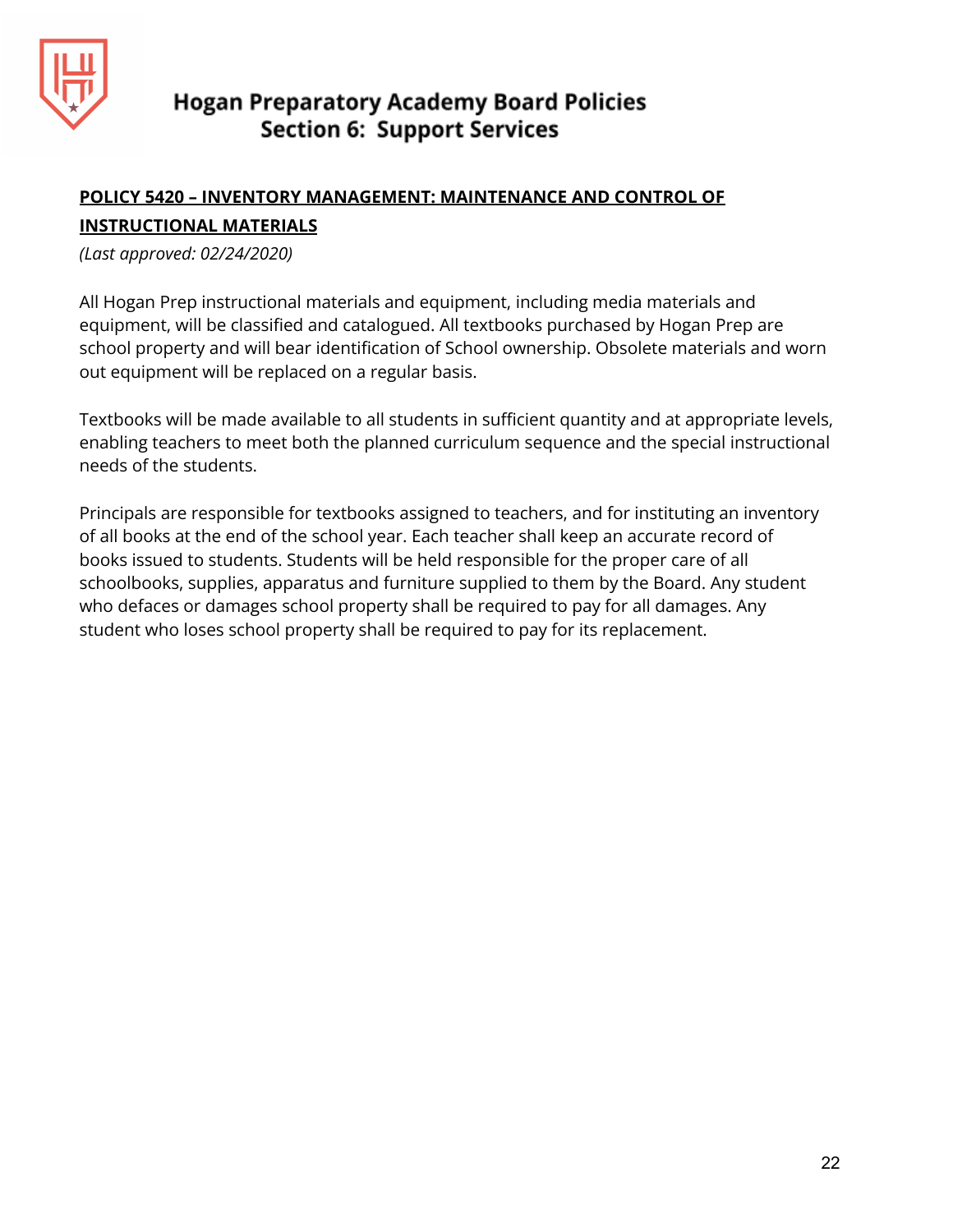

## **POLICY 5440 – INVENTORY MANAGEMENT: EQUIPMENT ON LOAN**

*(Last approved: 02/24/2020)*

Hogan Prep equipment is not to be lent to individuals or groups outside the schools. Deviation from this policy requires permission from the Superintendent/designee.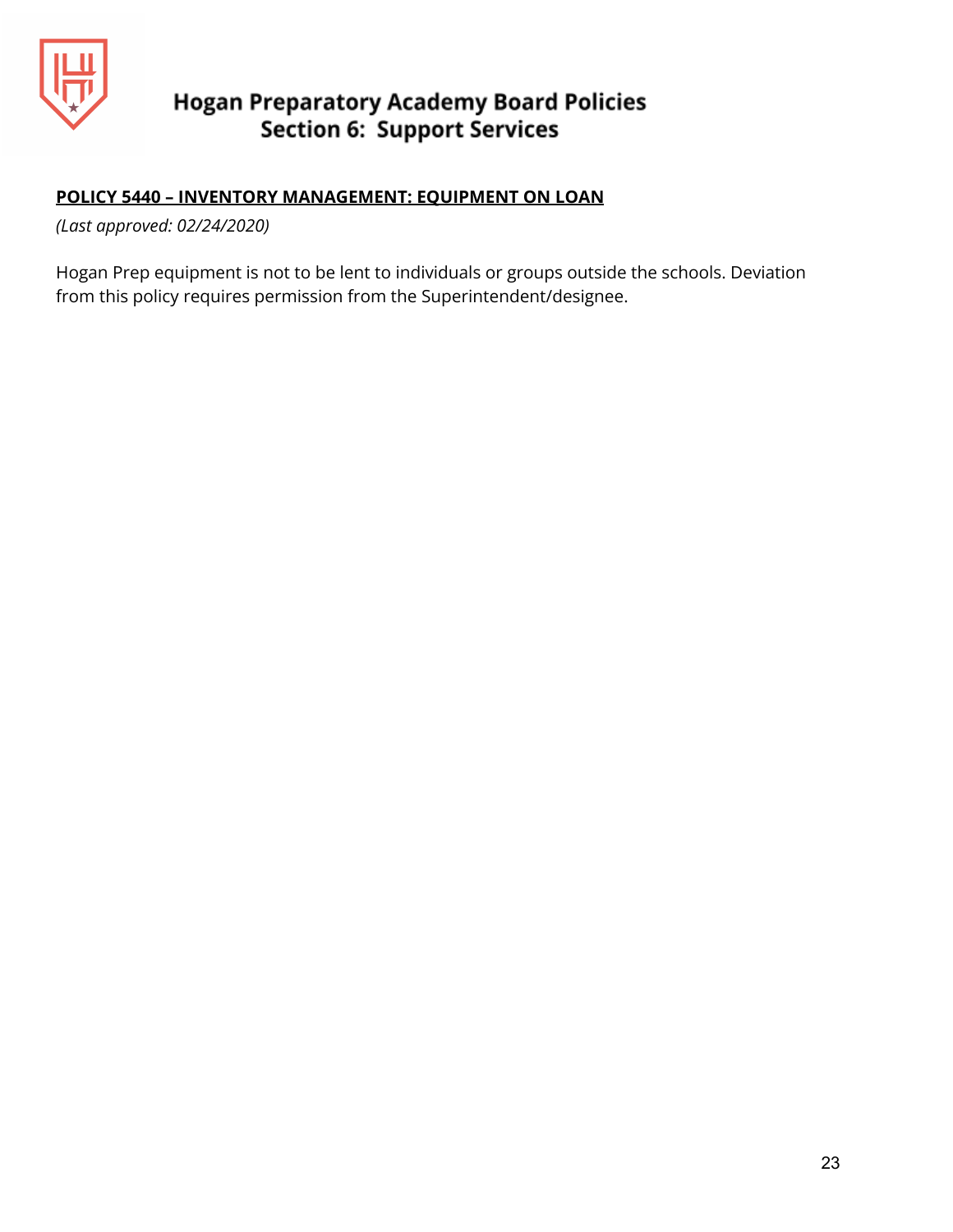

## **POLICY 5510 – FOOD SERVICE PROGRAM: FOOD SERVICE MANAGEMENT**

*(Last approved: 02/24/2020)*

The Superintendent/designee will develop and implement procedures for operating a food services program. In addition, the Superintendent/designee will monitor the quality and efficiency of the Hogan Prep's food service program.

Hogan Prep's food service program will comply with all state and federal regulations for food quality and financial reimbursement.

The Board may elect to contract with a food service management company to manage Hogan Prep's food service program.

The duration of contracts with food service management companies will be limited to one (1) year with no more than four (4) annual renewals.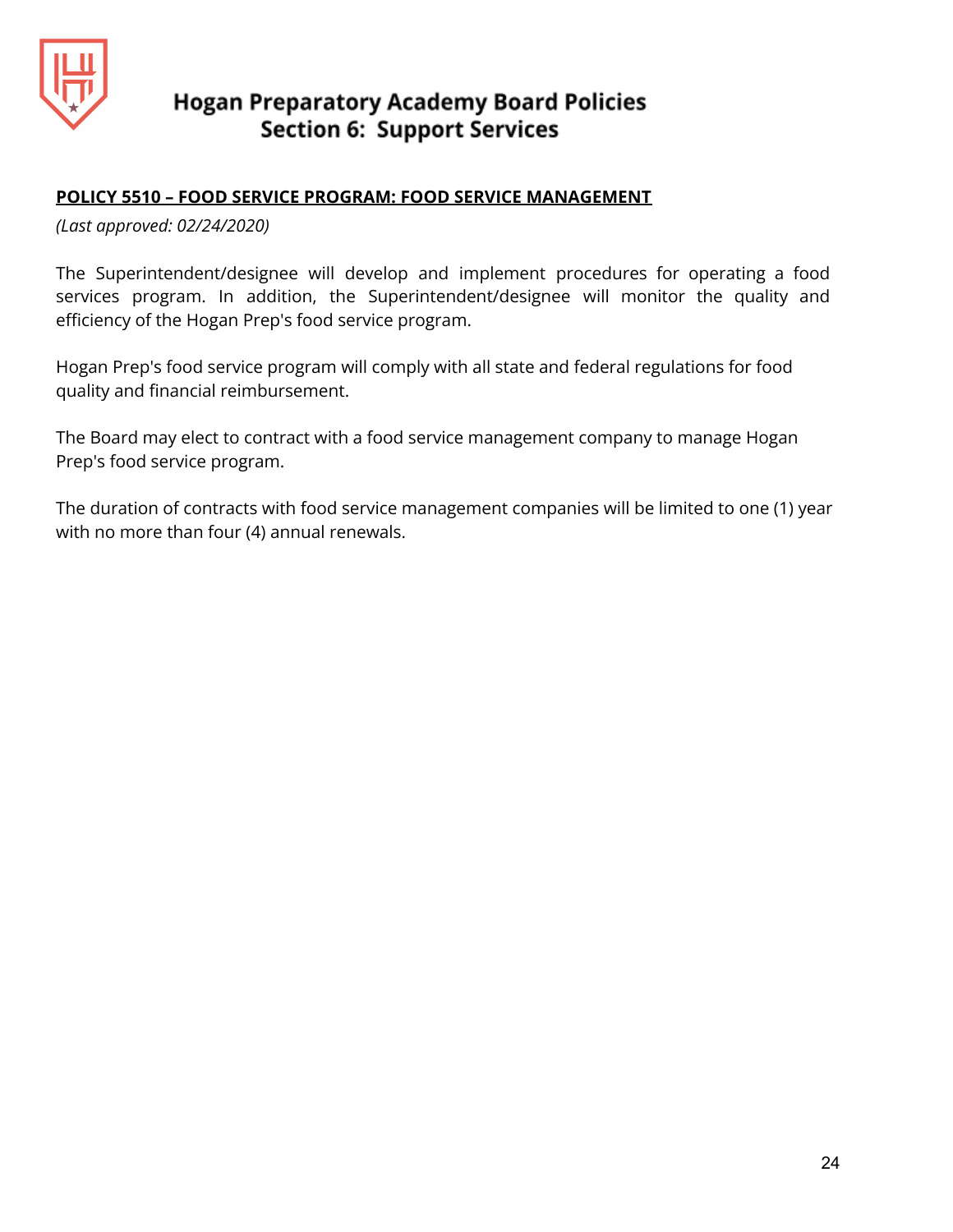

## **POLICY 5520 – FOOD SERVICE PROGRAM: UNIFORM PROGRAM FOR FREE AND REDUCED-PRICE**

## **MEALS**

*(Last approved: 02/24/2020)*

Hogan Prep will participate in the national school lunch program. Eligible students will be identified for participation in the free and reduced-price lunch program based upon federal and state guidelines.

Information concerning the eligibility standards will be distributed annually within the organization. The identification of student participants in the program will be confidential with such information disclosed to staff members on a strict need-to-know basis.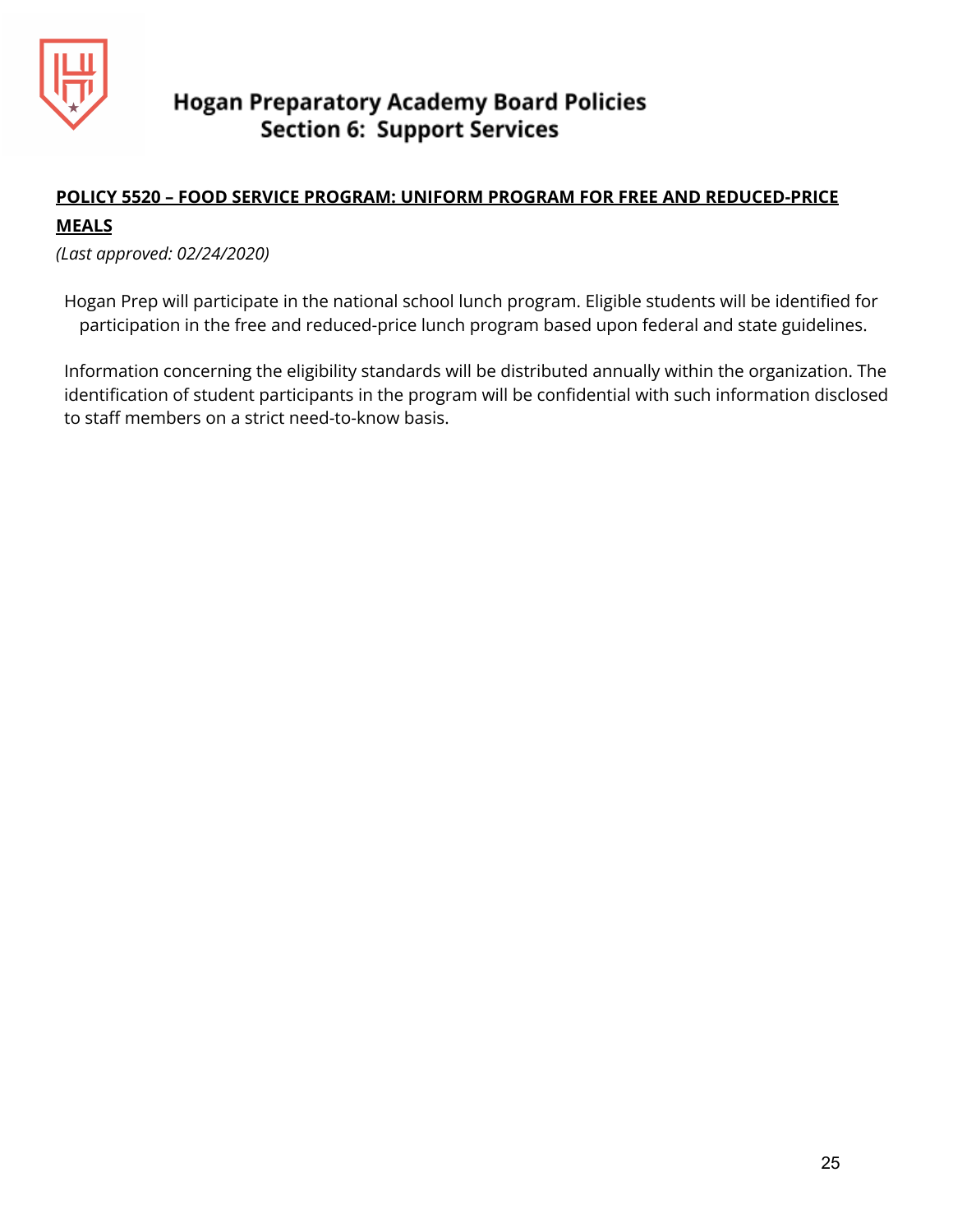

## **POLICY 5530 – FOOD SERVICE PROGRAM: COMPETITIVE FOOD SALES**

*(Last approved: 02/24/2020)*

In order to comply with requirements of Part 210, National School Lunch Program, and Part 220, School Breakfast Program as amended, respecting the sale of food in competition with meals served under the National School Lunch Program and the School Breakfast Program, the sale of categories of foods of minimal nutritional value during the meal periods in the cafeteria is prohibited. The restricted categories of foods are identified as soda water (carbonated beverages), water ices, chewing gum and certain candies (hard candies, jellies and gums, marshmallow candies, fondants, licorice, spun candies and candy-coated popcorn).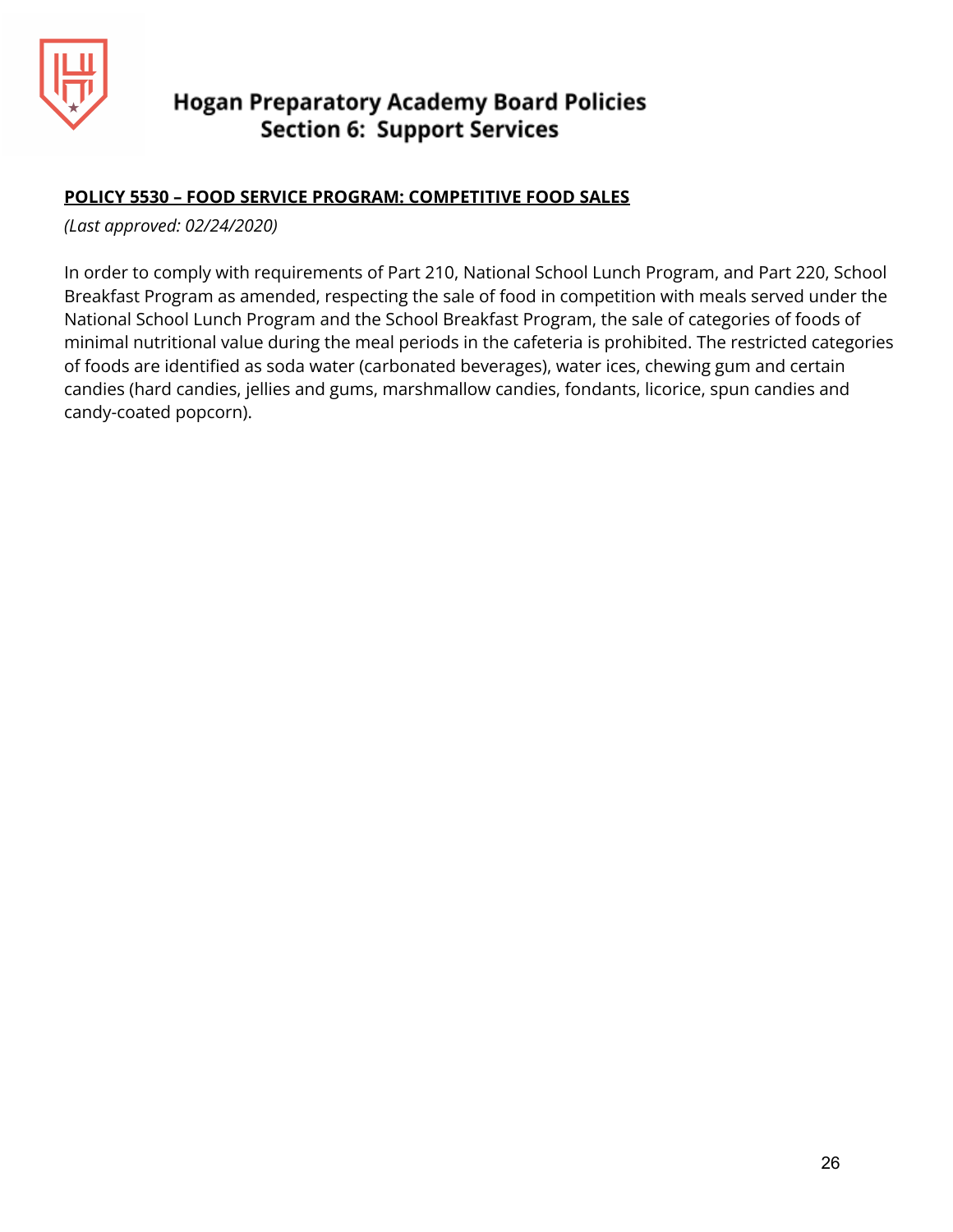

## **POLICY 5540 – FOOD SERVICE PROGRAM: FOOD SAFETY**

*(Last approved: 02/24/2020)*

The purpose of the District's food safety program is to ensure the delivery of safe foods to children in the school meals program by controlling hazards that may occur or be introduced into foods anywhere along the flow of food from receiving to service.

Serving safe food is a critical responsibility for school food service and is a key aspect of a healthy school environment. Keeping foods safe is a vital part of healthy eating. When properly implemented, the District's food safety program will help ensure the safety of school meals served to District students.

In order to carry out these goals and comply with federal law, the District's Food Safety Program will include written plans for each school and will be consistent with Hazard Analysis and Critical Control Point (HACCP) principles.

The District's Food Safety Program will focus on three (3) key points.

- 1. Food preparation areas will be maintained in a clean and sanitary manner. This includes ensuring that workers hands, utensils, and food contact areas are clean and sanitary so as to avoid cross contamination.
- 2. Temperature controls will be strictly adhered to. Food will be cooked and served at the proper temperature.
- 3. Standard Operation Procedures should be developed to ensure sanitation; to ensure that food is maintained at the proper temperatures, and to facilitate other safety aspects of the food service program.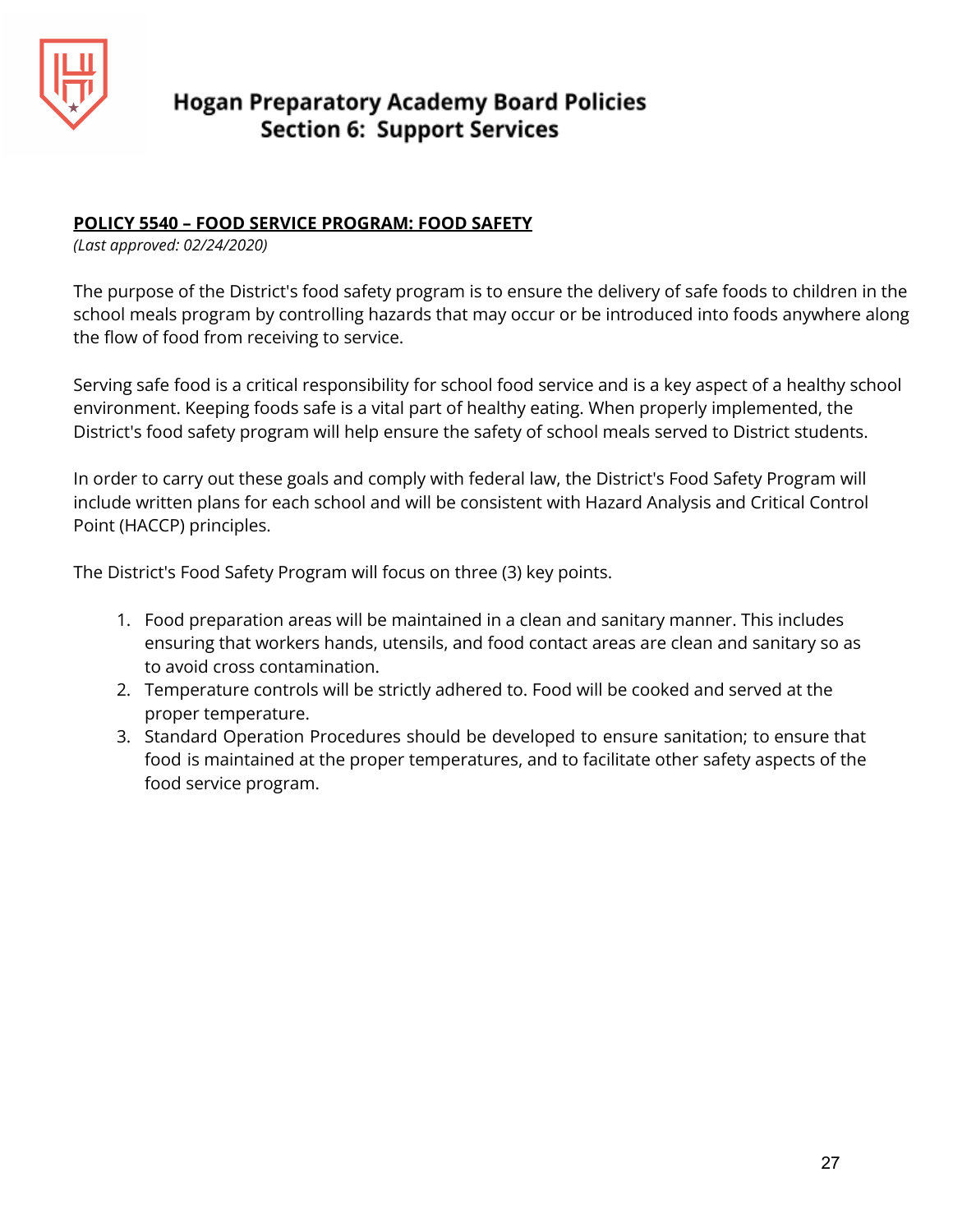

## **POLICY 5600 – TRANSPORTATION: CONTRACTED TRANSPORATION SERVICES**

*(Last approved: 02/24/2020)*

The District will contract with local transportation companies whenever the need for school transportation arises. The Superintendent/designee will be responsible for obtaining assurances that all safety guidelines are met, maintenance schedules are kept up to date and regulatory guidelines are met.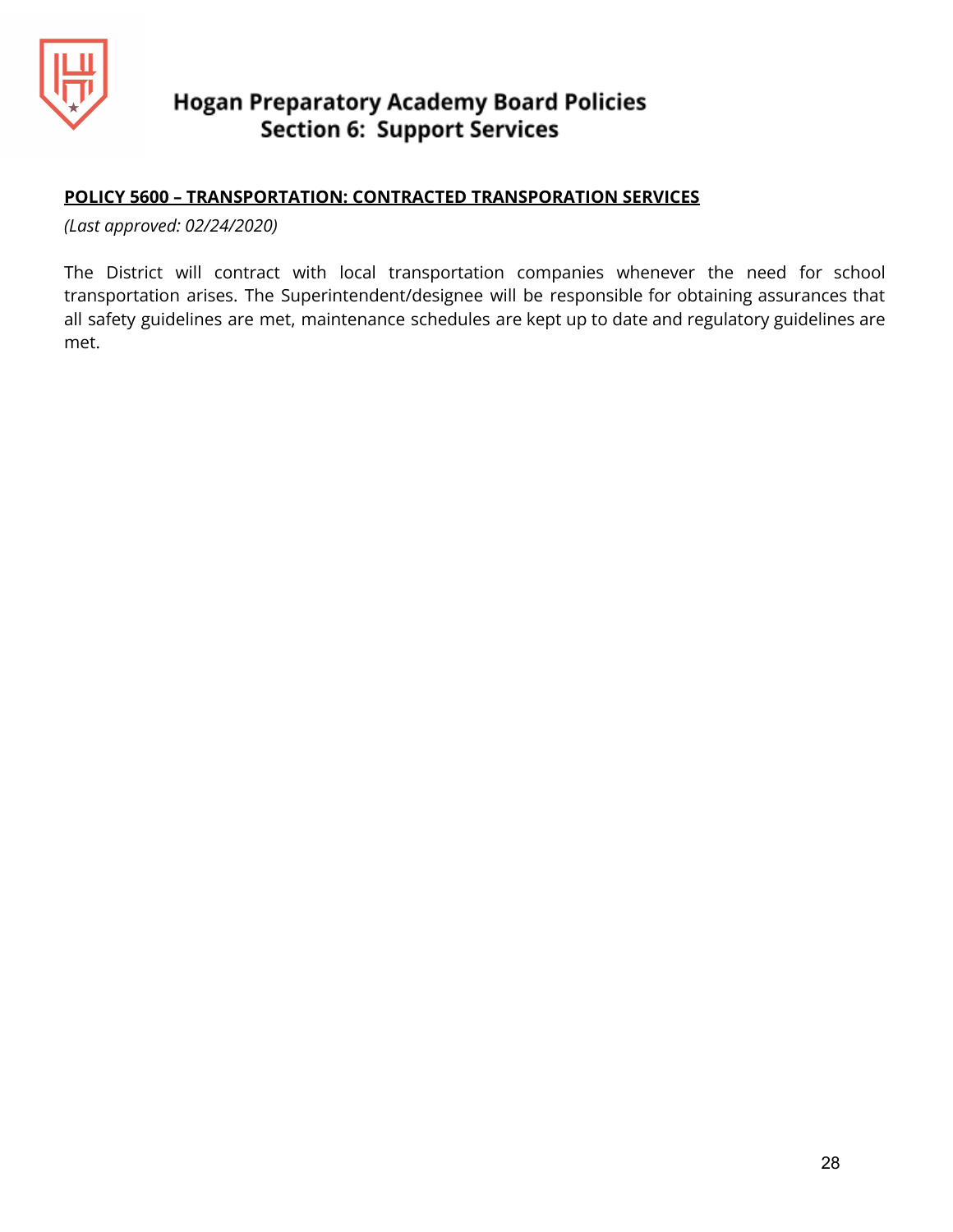

## **POLICY 5610 – TRANSPORTATION: SCHOOL BUS DRIVERS**

## *(Last approved: 02/24/2020)*

The safety and welfare of District students is of paramount importance to the Board. Accordingly, no person will operate any school bus owned by or under contract with the District unless the driver has qualified for a school bus endorsement and has complied with the relevant rules and regulations of the Department of Revenue and all final rules issued by the Secretary of the United States Department of Transportation. A driver may also qualify if they possess a valid school bus endorsement on a valid commercial driver's

license.

School bus endorsements are issued to applicants who meet the following qualifications:

- Has a valid state license;
- Is at least 21 years of age;
- Has passed an operator's examination prescribed by the Department of Revenue. Such Examination to include the commercial driver's license skills test (CDL); and
- Has obtained a satisfactory health certificate which will be valid for two (2) school years.

As deemed necessary by the District, individual drivers may be required to provide evidence of continued good health.

Operators who are 70 years of age or older will be required to annually pass the commercial driver's license skills test. Such annual examination does not include the pre-trip inspection portion of the CDL.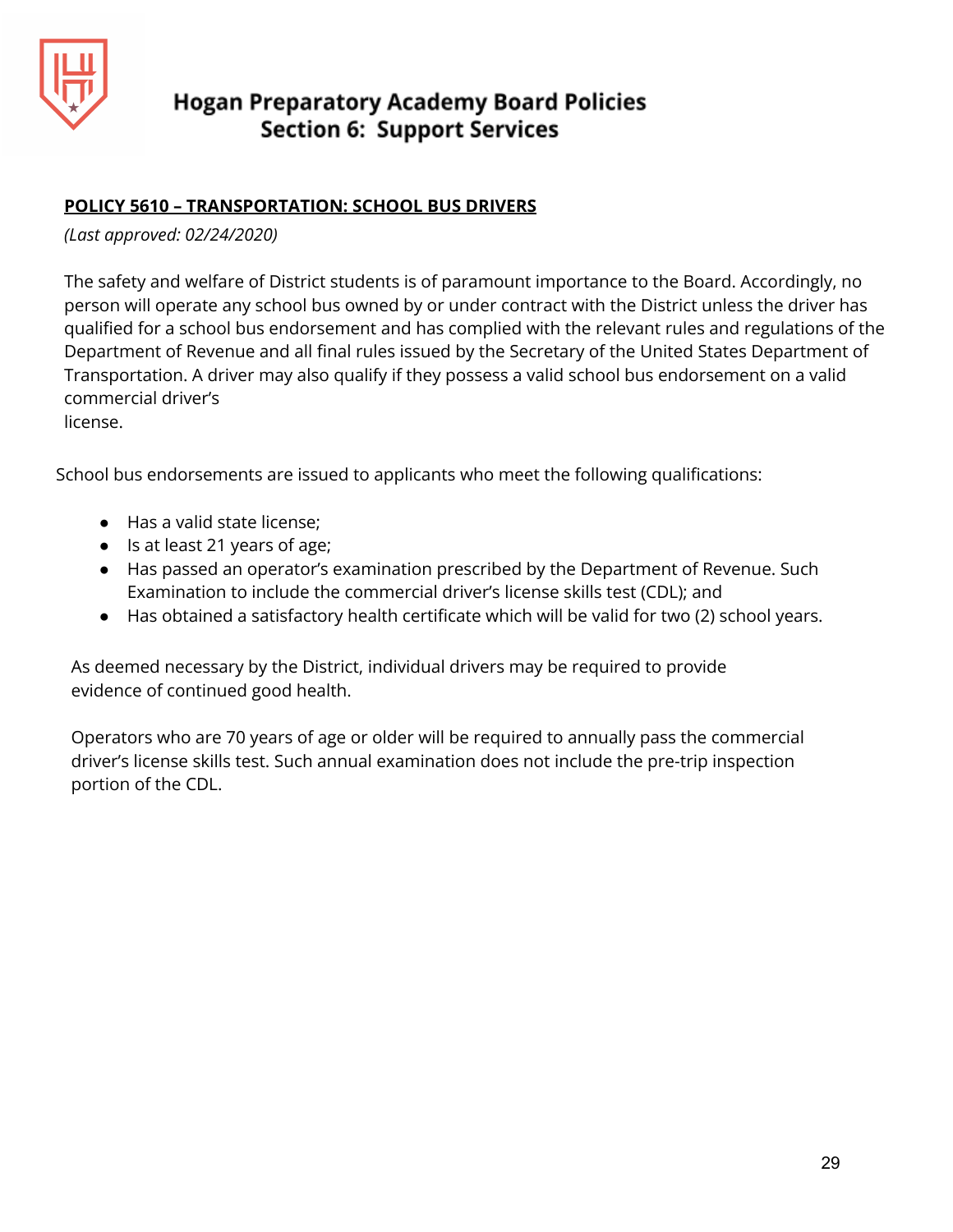

## **POLICY 5620 – TRANSPORTATION: STUDENT TRANSPORTATION SERVICES**

*(Last approved: 02/24/2020)*

The Board of Education, in accordance with state law, shall provide free transportation for eligible students attending the District schools. The Superintendent/designee shall ensure that the transportation services of the District meet all of the guidelines established by the Missouri Department of Elementary and Secondary Education, i.e., Missouri Pupil Transportation Administrative Handbook, Missouri Minimum Standards for School Buses, Missouri Certified Bus Driver Instructor's Manual, and Missouri School Bus Driver Manual, as well as the policies that pertain directly to the qualifications of bus operators and operational procedures adopted by the Board of Education.

According to regulations of the Department of Elementary and Secondary Education, bus transportation will be provided to and from District schools for all students who reside three and one-half (3.5) miles or more from the school located in their attendance areas. State regulations provide for reimbursement to districts providing transportation for those students living more than one (1.0) mile from their attendance area school. The District may transport students who reside less than one (1.0) mile from school when students are required to cross a state highway or county arterial without access to sidewalks, traffic signals, or a crossing guard and no existing bus stop is changed to avoid administrative penalty. In such instance the District will request a waiver of the administrative penalty. The Superintendent/designee is directed to prepare annually a plan for student transportation services for the upcoming school year which addresses student transportation needs within the limitations of District finances, including state aid for transportation services. The plan will address mileage distance from school and grade level requirements for receiving transportation to be provided by the District. This plan shall be presented for School Board approval no later than the regular August Board meeting of each school year. In cases when the transportation plan remains the same as the prior school year, the plan may be submitted to the School Board as an information rather than an action item.

Qualified individuals under Section 504 or the IDEA will be provided bus transportation by the District between home and the special education program. Transportation for a student with disabilities under the IDEA or Section 504 will be provided between schools if the student's IEP team or Section 504 team determines that such transportation is necessary as a related service due to the student's disability.

Eligibility for transportation as a related service must be stated in the student's IEP or Section 504 Plan. If a disabled student's IEP team or Section 504 Team determines that certain accommodations, modifications or supports are necessary to appropriately transport the student, the District shall provide such accommodations, modifications or supports as indicated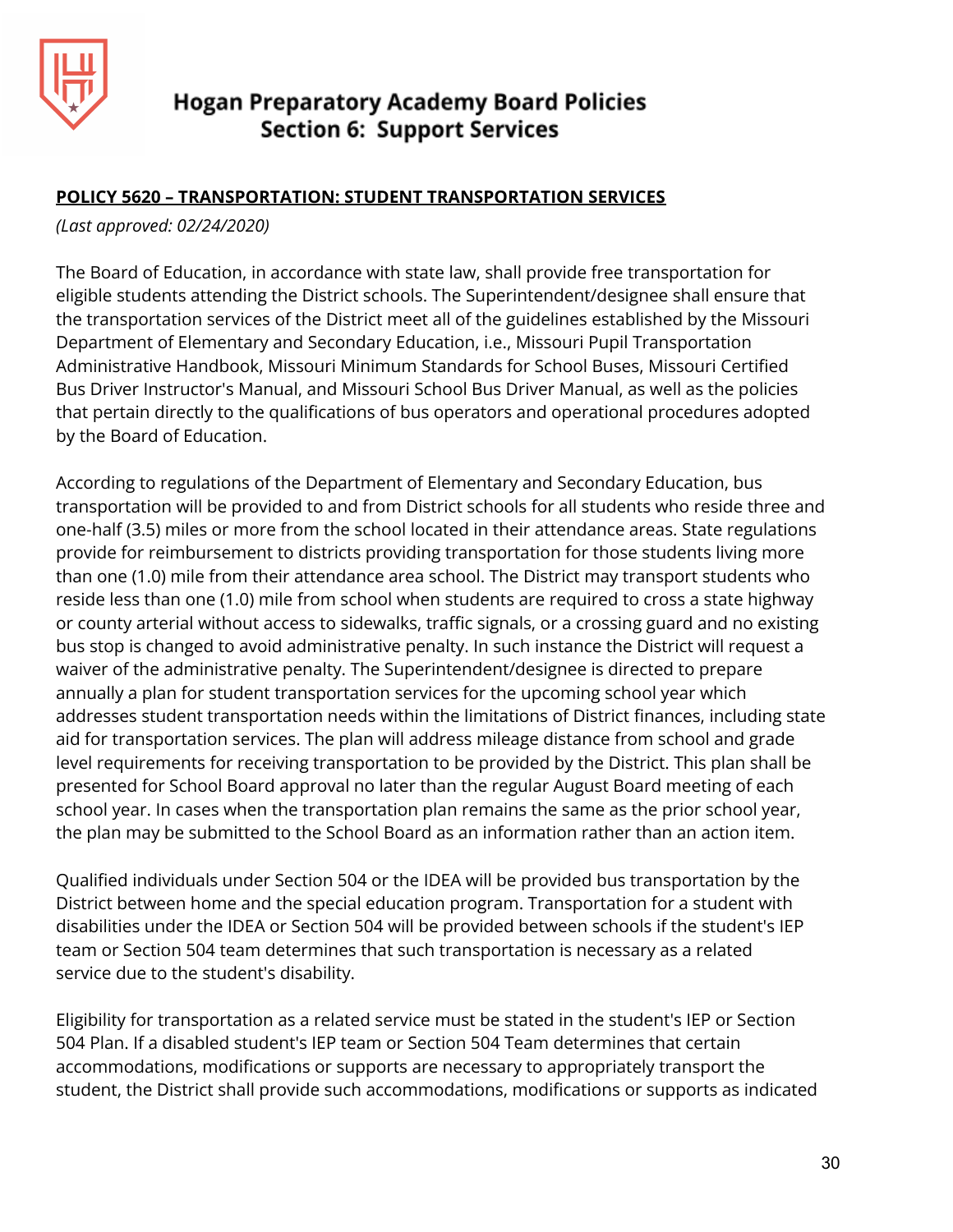

in the student's IEP or Section 504 plan.

Students are expected to comply with behavioral expectations as stated in Policy 2652 - Student Conduct on Buses, while they are passengers in District vehicles.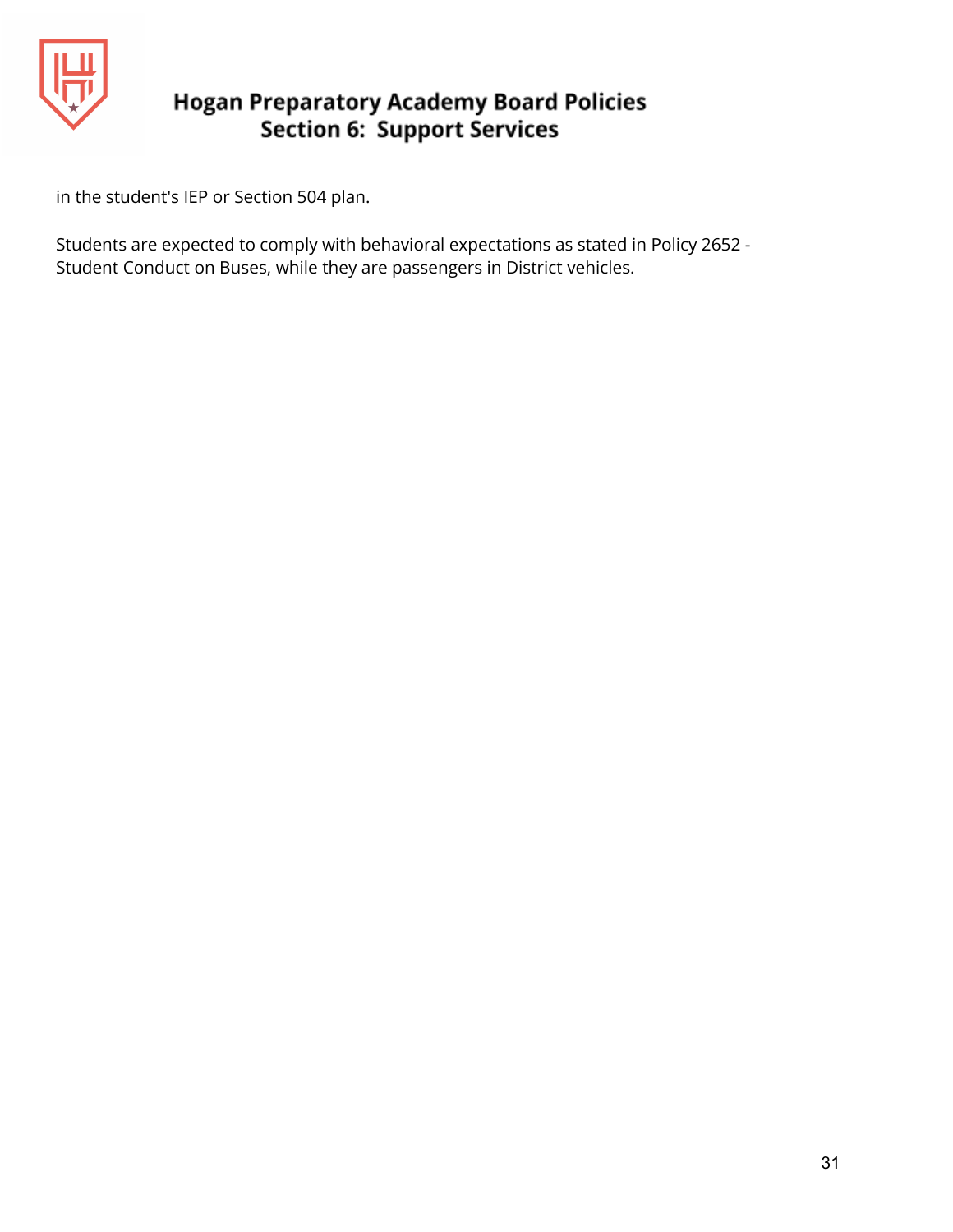

## **POLICY 5640 – TRANSPORTATION: BUS INSPECTIONS**

*(Last approved: 02/24/2020)*

All District vehicles that are used to transport students will be inspected annually by the Missouri State Highway Patrol after February 1 of each school year.

The Superintendent/designee shall ensure that bus inspections conducted by the transportation contractor shall not be made more than sixty (60) days prior to operating the vehicles during the school year. Bus drivers and bus maintenance employees have the responsibility to inspect, report and remedy any condition of District buses which poses an unreasonable risk of harm to students and staff.

Newly purchased, newly leased, newly placed into service, newly contracted vehicles or vehicles replaced under contracted services with a rated capacity to carry more than ten (10) passengers including the driver, and used to transport students, shall meet state and federal specifications and safety standards applicable to school buses.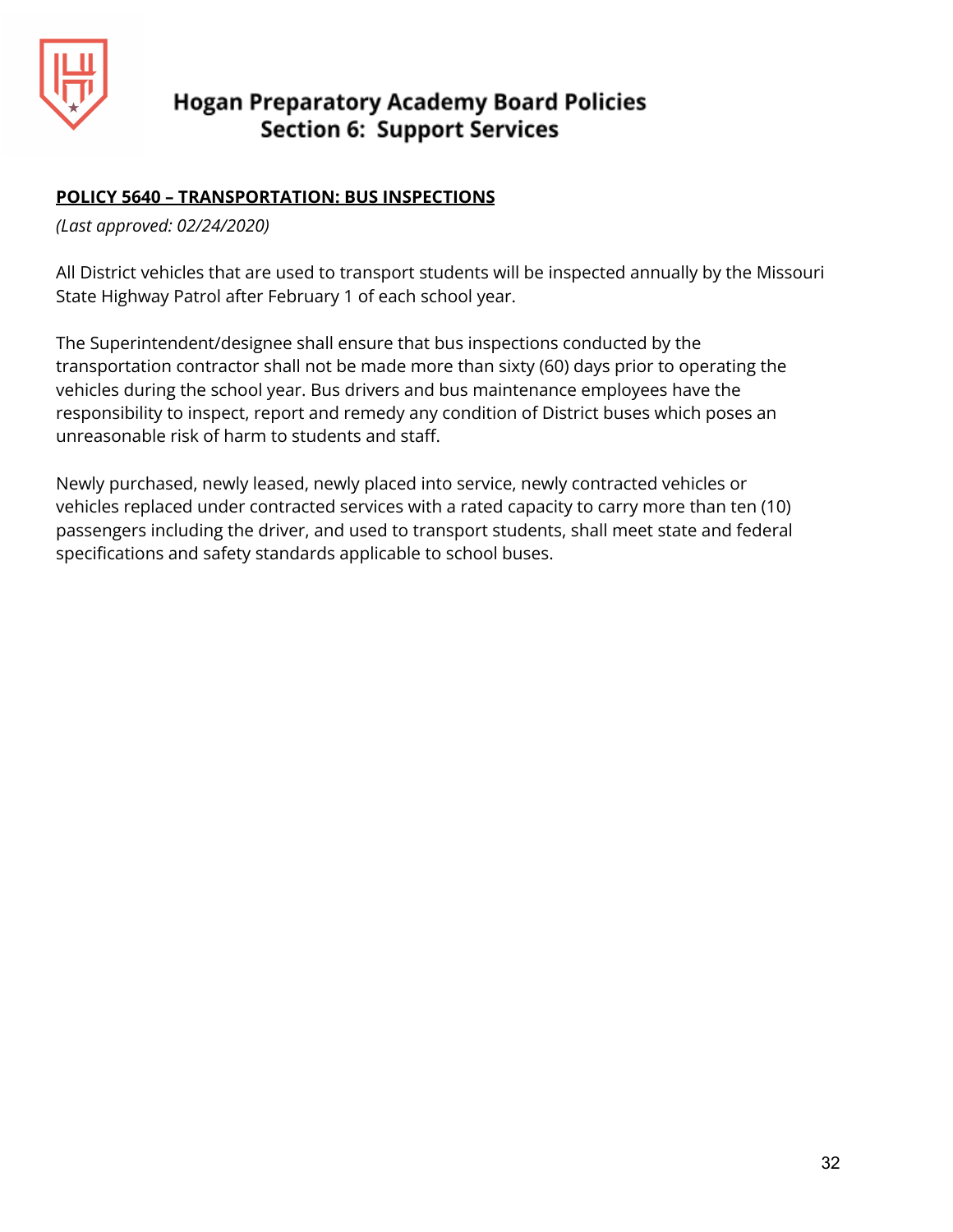

## **POLICY 5660 – TRANSPORTATION: FIELD TRIPS**

*(Last approved: 02/24/2020)*

The use of bus transportation services for field trips may be authorized from Board appropriated funds budgeted for field trips if approved by the Superintendent/designee.

Transportation services may be provided for school-related activities provided the sponsoring organization pays the cost. The Superintendent/designee will approve such requests based upon the availability of buses and drivers.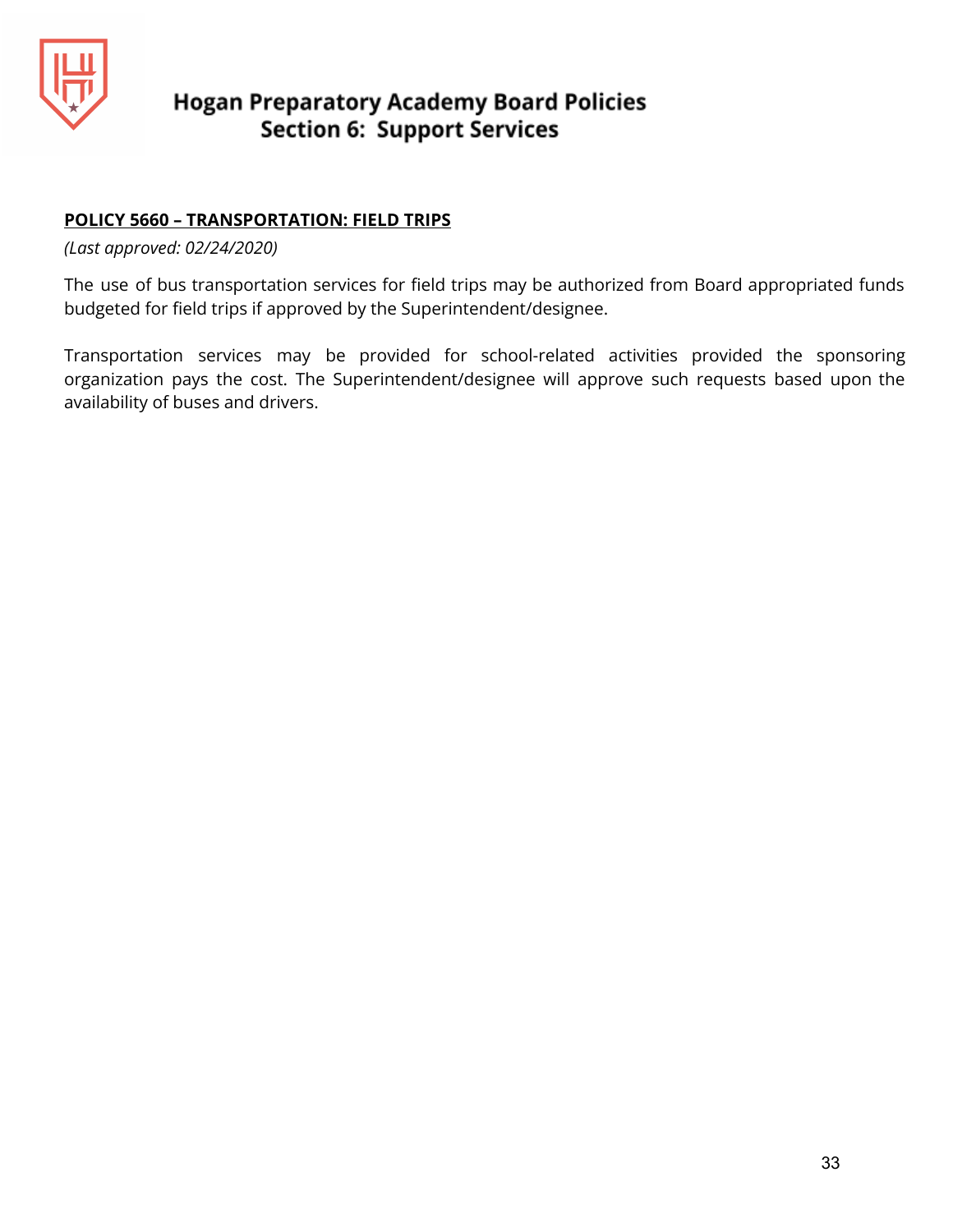

## **POLICY 5661 – TRANSPORTATION: FIELD TRIP TRANSPORTATION IN AUTHORIZED VEHICLES/COMMON CARRIERS**

*(Last approved: 02/24/2020)*

Authorized vehicles other than approved school buses may be used for transportation of students. The number of students transported shall be limited to the number of seat belts available in the authorized vehicle. The Board shall adopt regulations for transportation in other than approved school buses and standards for use of authorized common carriers.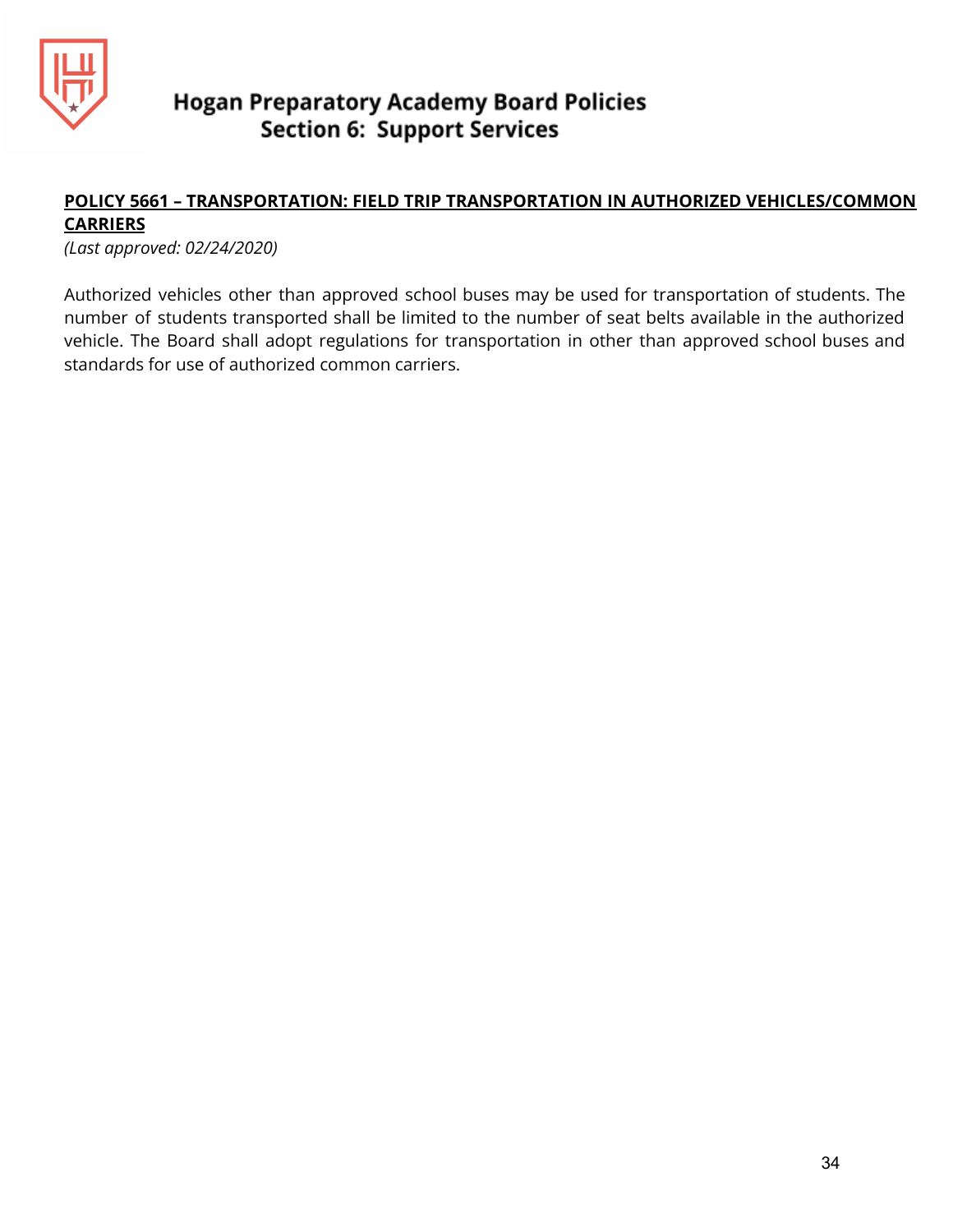

## **POLICY 5670 – TRANSPORTATION: USE OF SCHOOL BUSES**

*(Last approved: 02/24/2020)*

School buses will be used only for the transportation of students to and from school or for District educational purposes.